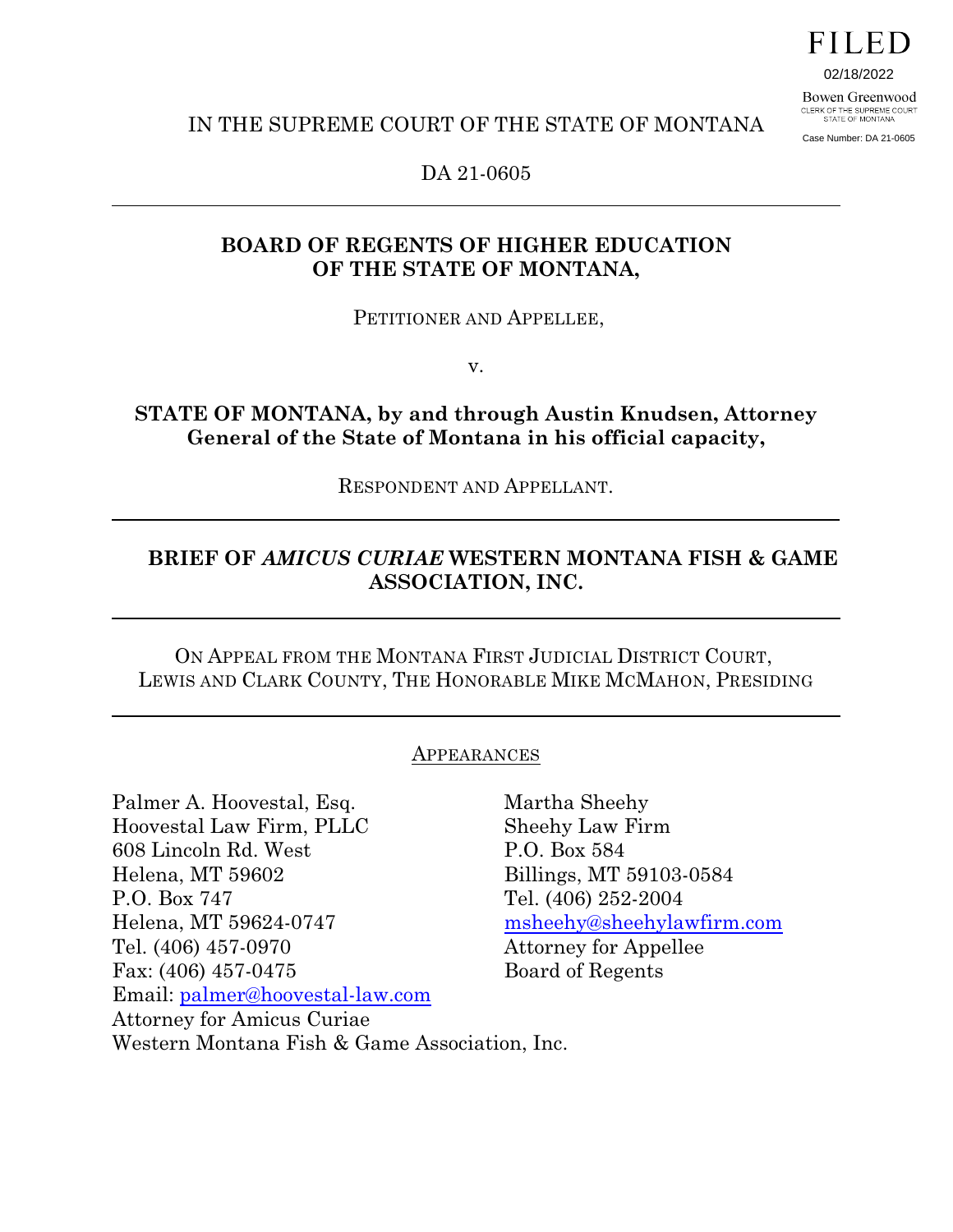Austin Knudsen Kyle A. Gray Montana Attorney General Brianne C. McAfferty Kristin Hansen Emily J. Cross Lieutenant General Holland & Hart, LLP David Dewhirst Solicitor General P.O. Box 639 Kathleen L. Smithgall Billings, MT 59103-0639 Assistant Attorney General Tel. 406-252-2166 P.O. Box 201401 [kgray@hollandhart.com](mailto:kgray@hollandhart.com) Helena, MT 59620-1401 [ejcross@hollandhart.com](mailto:ejcross@hollandhart.com) [david.dewhirst@mt.gov](mailto:david.dewhirst@mt.gov) Attorneys for Appellee [kathleen.smithgall@mt.gov](mailto:kathleen.smithgall@mt.gov) Board of Regents Attorneys for Appellant State of Montana Ali Bovingdon

Quentin M. Rhoades Office of Higher Education Rhoades & Erickson, PLLC P.O. Box 203201 430 Ryman Street Helena, MT 59620-3201 Missoula, MT 59802 Tel. 406-449-9166 Tel. 406-721-9700 [abovingdon@montana.edu](mailto:abovingdon@montana.edu) [qmr@montanalawyer.com](mailto:qmr@montanalawyer.com) Attorney for Appellee [courtdocs@montanalawyer.com](mailto:courtdocs@montanalawyer.com) Board of Regents Attorney for Amicus Curiae Montana Shooting Sports Association Greg Overstreet

Logan P. Olson 300 Main Street, Suite 203 O'Toole Law Firm Stevensville, MT 59870 P.O. Box 529 Tel. 406-209-8592 Plentywood, MT 59254 [greg@overstreetlawgroup.com](mailto:greg@overstreetlawgroup.com) Tel. 406-487-2641 Attorney for Amicus Curiae [lolson@danielscomt.us](mailto:lolson@danielscomt.us) Rep. Seth Berglee Attorney for Amicus Curiae Daniels County

401 N. 31<sup>st</sup> Street, Suite 1500 Tel. 406-444-2026 [bcmcclafferty@hollandhart.com](mailto:bcmcclafferty@hollandhart.com)

MUS Chief Legal Counsel

Overstreet Law Group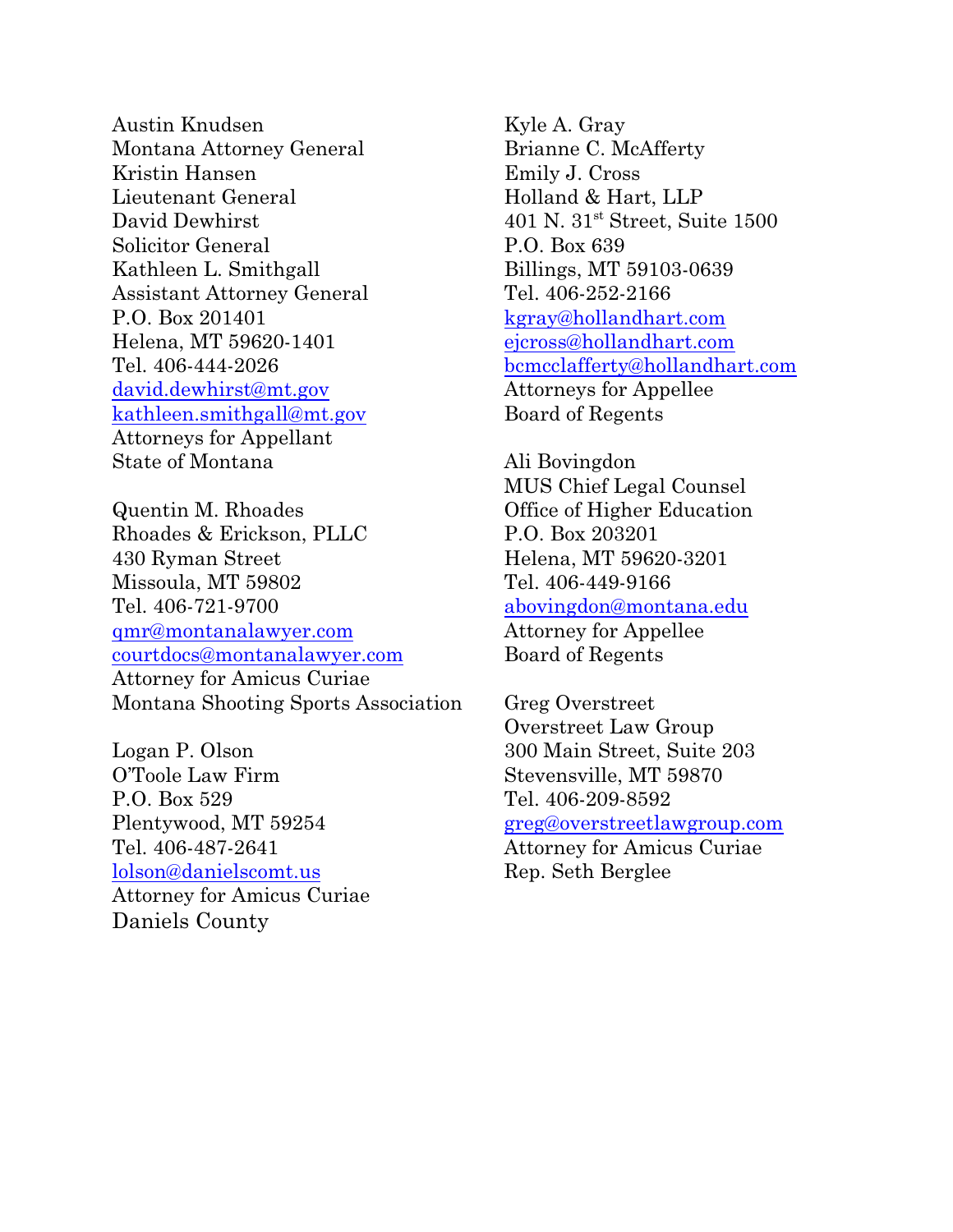### **TABLE OF CONTENTS**

| 1. |                | The Board of Regents did not meet its evidentiary burden,                                                                  |
|----|----------------|----------------------------------------------------------------------------------------------------------------------------|
| 2. |                |                                                                                                                            |
|    | a.             | The vast majority of firearms are possessed by law-abiding<br>citizens who use their firearms only for lawful purposes $7$ |
|    | $\mathbf{b}$ . | One is more likely to be killed by an attack by knife, hands,                                                              |
|    | c.             | The need for self-defense is not hypothetical. 10                                                                          |
|    | $\mathbf{d}$ . | There is no increased gun violence. $\ldots \ldots \ldots \ldots \ldots \ldots \ldots 12$                                  |
|    | e.             | A ban on firearms possession would not stop illegal                                                                        |
|    | f.             | There will be no mass exodus away from Montana's                                                                           |
|    |                |                                                                                                                            |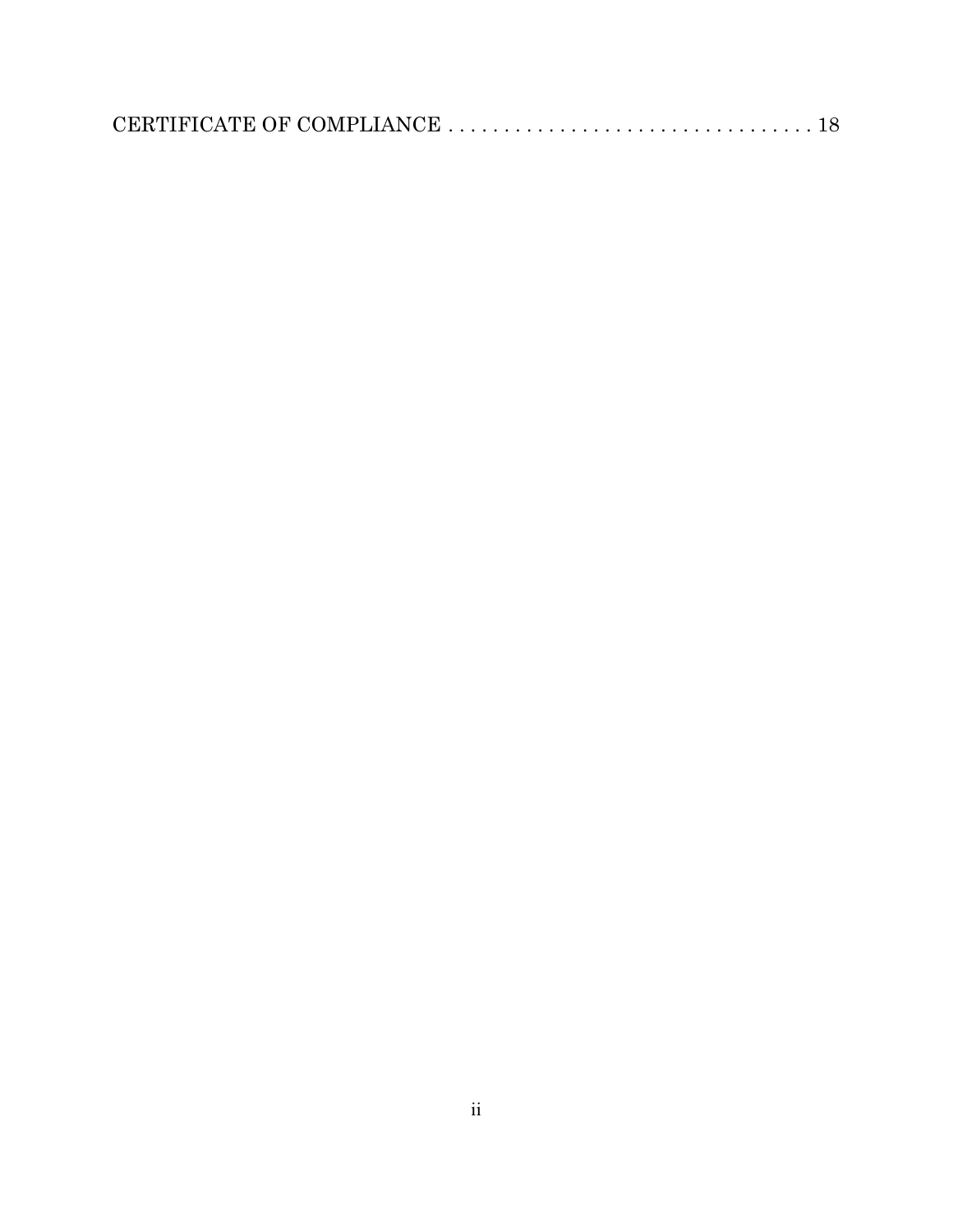### **TABLE OF AUTHORITIES**

| <b>Case Law</b>                                                              |
|------------------------------------------------------------------------------|
| Board of Regents v. Judge, 168 Mont. 433, 444, 543 P.2d 1323 (1975) 5        |
| Caetano v. Massachusetts, 577 U.S. 411, 418, 136 S. Ct. 1027,                |
| District of Columbia v. Heller, 554 U.S. 570, 635, 128 S. Ct. 2783 (2008)  3 |
| McDonald v. City of Chicago, Ill., 561 U.S. 742, 767,                        |
| Sheehy v. Commissioner of Political Practices, 2020 MT 37,                   |
| <b>Statutory Law</b>                                                         |
|                                                                              |
| HB 102: Hearing Before the Senate Judiciary Committee, 67th Leg.             |
|                                                                              |
|                                                                              |
|                                                                              |
|                                                                              |
|                                                                              |

### **Media**

| Editorial: MSU enrollments records a boon for Bozeman, Bozeman Daily |  |
|----------------------------------------------------------------------|--|
|                                                                      |  |

University of Montana seeing enrollment increase for the first time in a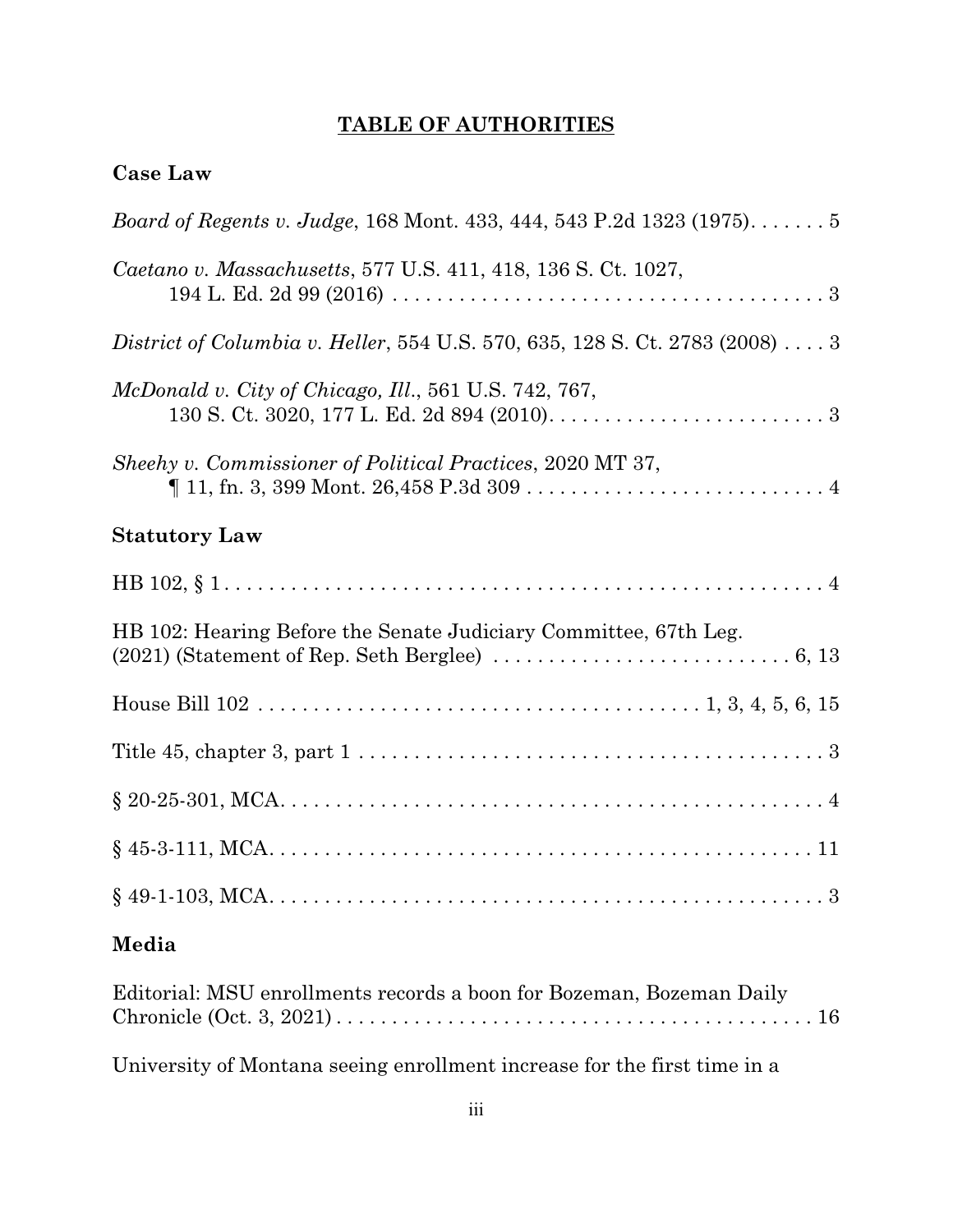| Liz Weber, Montana State University's fall freshman enrollment breaks<br>record, Bozeman Daily Chronicle (Sept. 23, 2021) 16                                                                                                                                                                                                    |
|---------------------------------------------------------------------------------------------------------------------------------------------------------------------------------------------------------------------------------------------------------------------------------------------------------------------------------|
| Liz Weber, Montana State enrollment dips, but still fifth highest on                                                                                                                                                                                                                                                            |
| <b>Studies and Statistics</b>                                                                                                                                                                                                                                                                                                   |
| Campus Safety and Security, U.S. Dep't of Educ.; https://ope.ed.gov/<br>campussafety/#/institution/details (compiling data reported                                                                                                                                                                                             |
| <i>Firearms and Violence: A Critical Review, National Research</i>                                                                                                                                                                                                                                                              |
| https://crimeresearch.org/2021/06/what-is-the-danger-to-allowing-<br>concealedhandguns-on-university-property-shootings-by-permit-                                                                                                                                                                                              |
| https://www.hsph.harvard.edu/means-matter/basic-suicide-facts                                                                                                                                                                                                                                                                   |
| Lott, John R. and Wang, Rujun, Concealed Carry Permit Holders<br>Across the United States: 2021 (October 6, 2021). Available at SSRN:<br>https://ssrn.com/abstract=3937627 or http://dx.doi.org/<br>$10.2139/\text{ssrn}.3937627 \ldots \ldots \ldots \ldots \ldots \ldots \ldots \ldots \ldots \ldots \ldots \ldots \ldots 13$ |
| https://www.rand.org/research/gun-policy/gun-ownership.html                                                                                                                                                                                                                                                                     |
| https://ucr.fbi.gov/crime-in-the-u.s/2019/crime-in-the-u.s.-2019/                                                                                                                                                                                                                                                               |
| https://ucr.fbi.gov/crime-in-the-u.s/2018/crime-in-the-u.s.-                                                                                                                                                                                                                                                                    |
| U.S. Department of Justice, Bureau of Justice Statistics,<br>Victimization During Household Burglary (Sept. 2010), at 1 & 9  11                                                                                                                                                                                                 |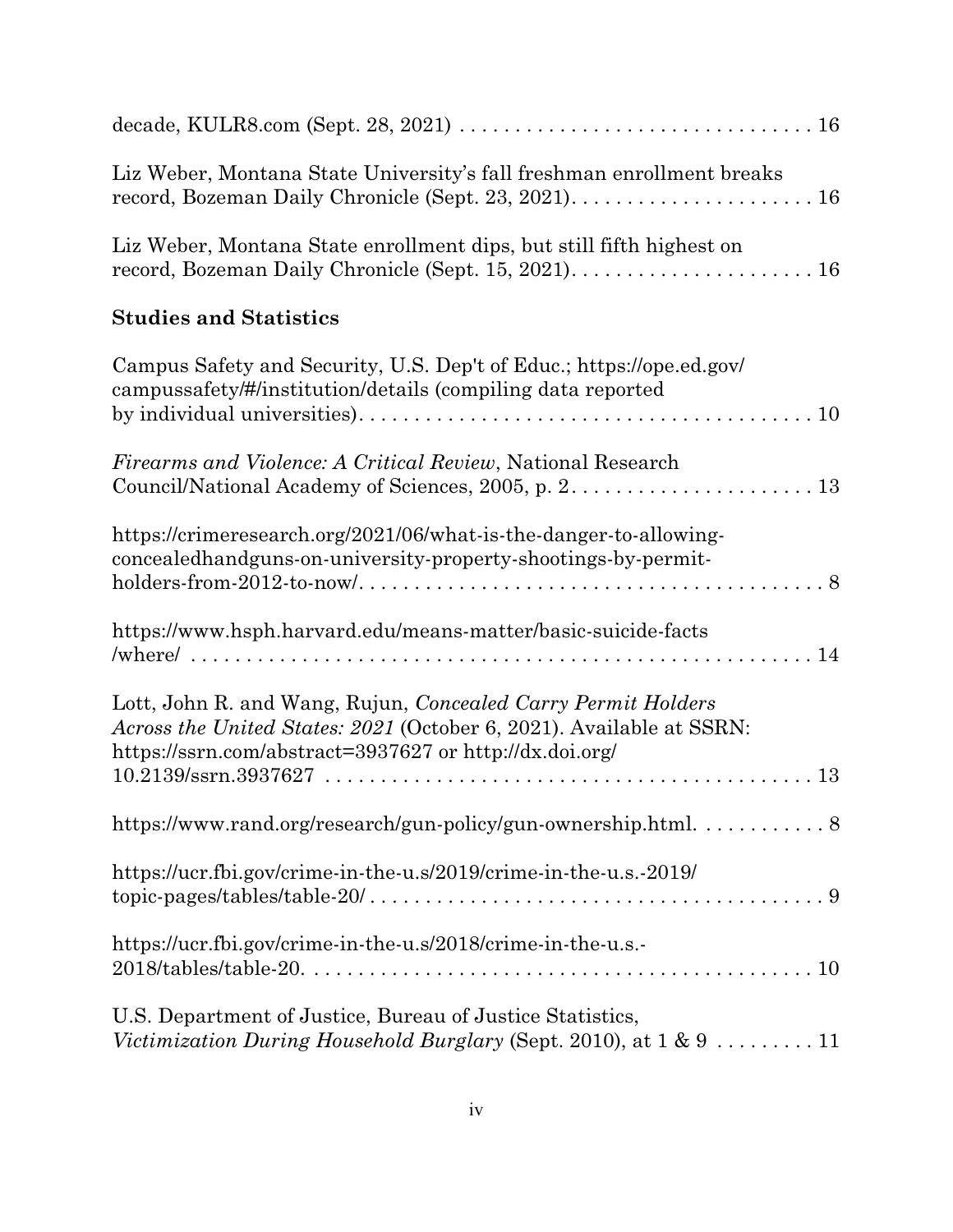### **Other Authorities**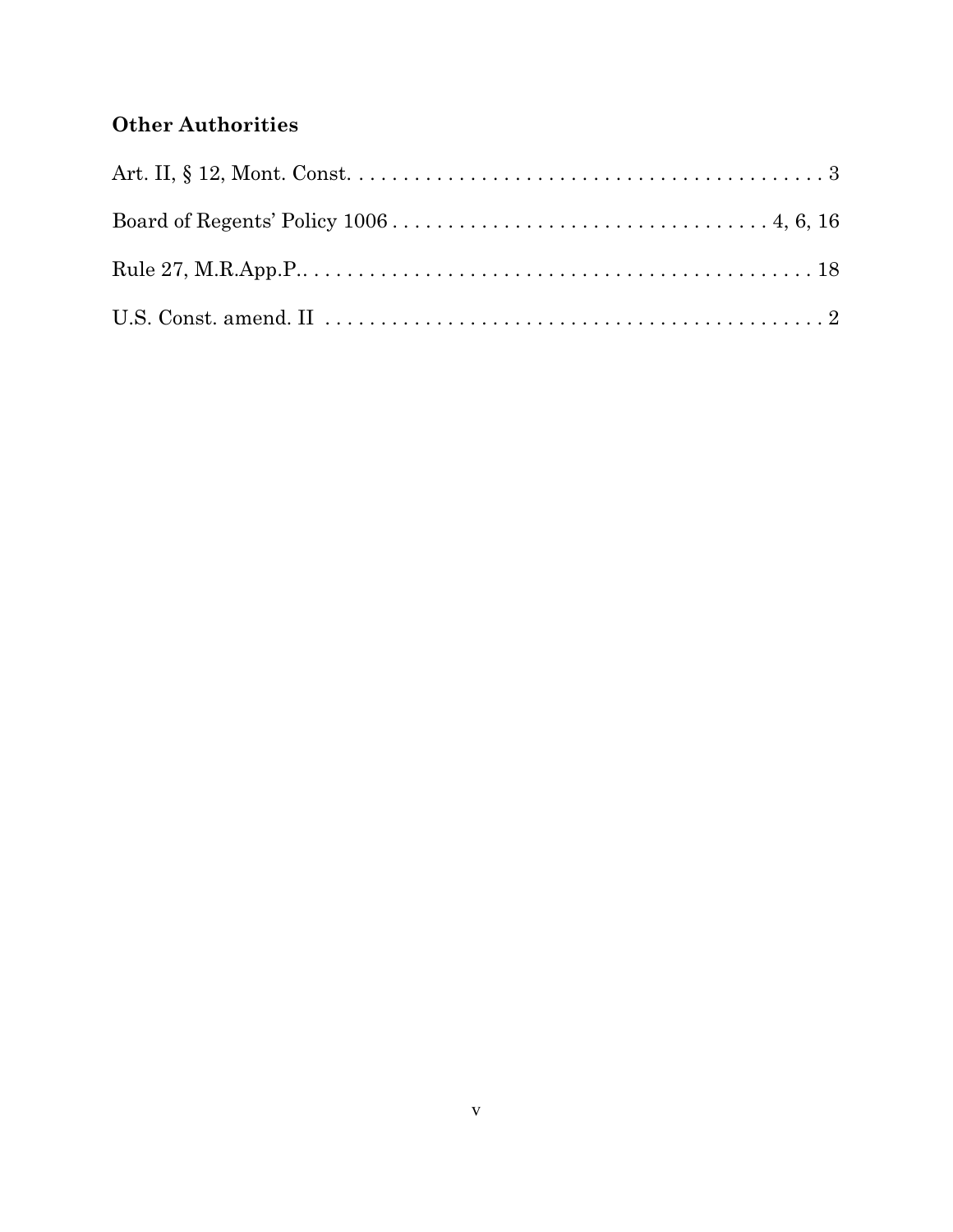#### **INTRODUCTION**

The proceedings held in the District Court below included the *Declaration of Brianne Rogers*, a member of the Board of Regents, in which she predicted that mayhem and mass exodus (health and safety concerns causing students and staff to leave the Montana University system) would follow if the campus carry feature of House Bill 102 were to become effective. See, *Decl. Brianne Rogers*, ¶¶ 7, 13, 15, 16, 17, 18, and 20; Dkt. No. 6. Relying upon that evidence, the Board of Regents made arguments to the District Court relative to the "safety and health of students on campus," including "crime; available security services; dormitory safety; impact on enrollment; recruitment and retention of faculty and staff." See, *BOR's Brief in Support of Motion for Summary Judgment and in Opposition to State's Motion for Summary Judgment*, Dkt. 82, pp. 13-15. Based in part upon Rogers' declaration and the Board's authority to prioritize "protection, safety and well-being on MUS campuses and locations," the District Court entered a preliminary injunction as it related to carrying firearms on Montana University campuses and locations. Dkt. 19, p. 11, lines 14-16. The District Court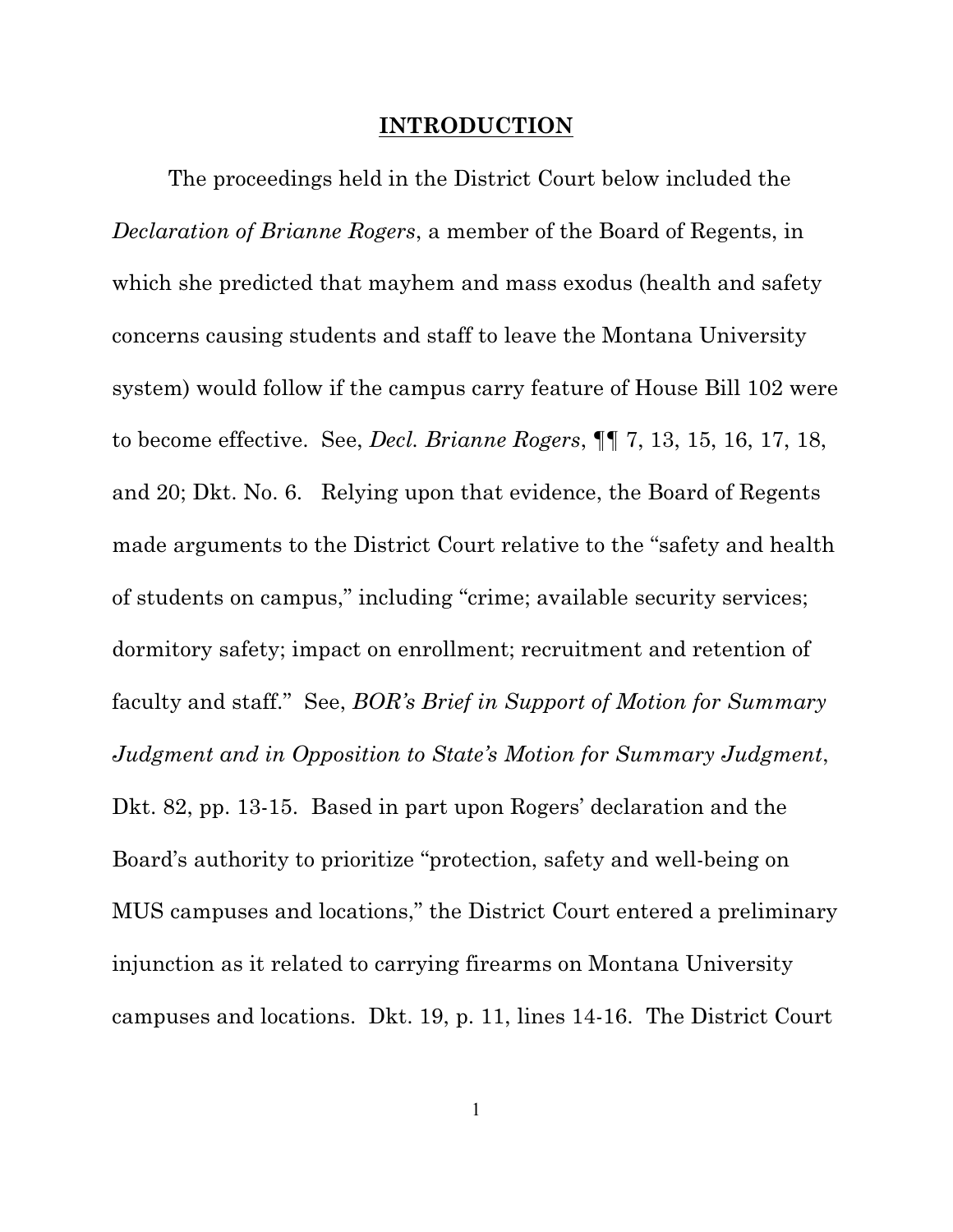then granted the Board's motion for summary judgment and made permanent the preliminary injunction that it had previously entered. Dkt. Nos. 89, 96.

At issue in this case is the right to keep and/or bear arms. The federal constitutional imperative on the Board is "to not infringe" that right. Montana's constitution requires that it "not be called into question" by the Board. Notwithstanding these constitutional prohibitions, the Board seeks to ban the lawful possession of firearms on Montana's university campuses commonly held by law-abiding citizens for lawful purposes. Utilizing facts, statistics, and peerreviewed studies, this brief refutes Rogers' and the Board of Regents' frantic predictions of mayhem and mass exodus, as well as the District Court's reliance upon those emotionally-charged reasons.

### **ARGUMENT**

## **1. The Board of Regents did not meet its evidentiary burden, whereas the State did.**

The Second Amendment provides in pertinent part that "the right of the people to keep and bear Arms, shall not be infringed." U.S. Const. amend. II. The Second Amendment "elevates above all other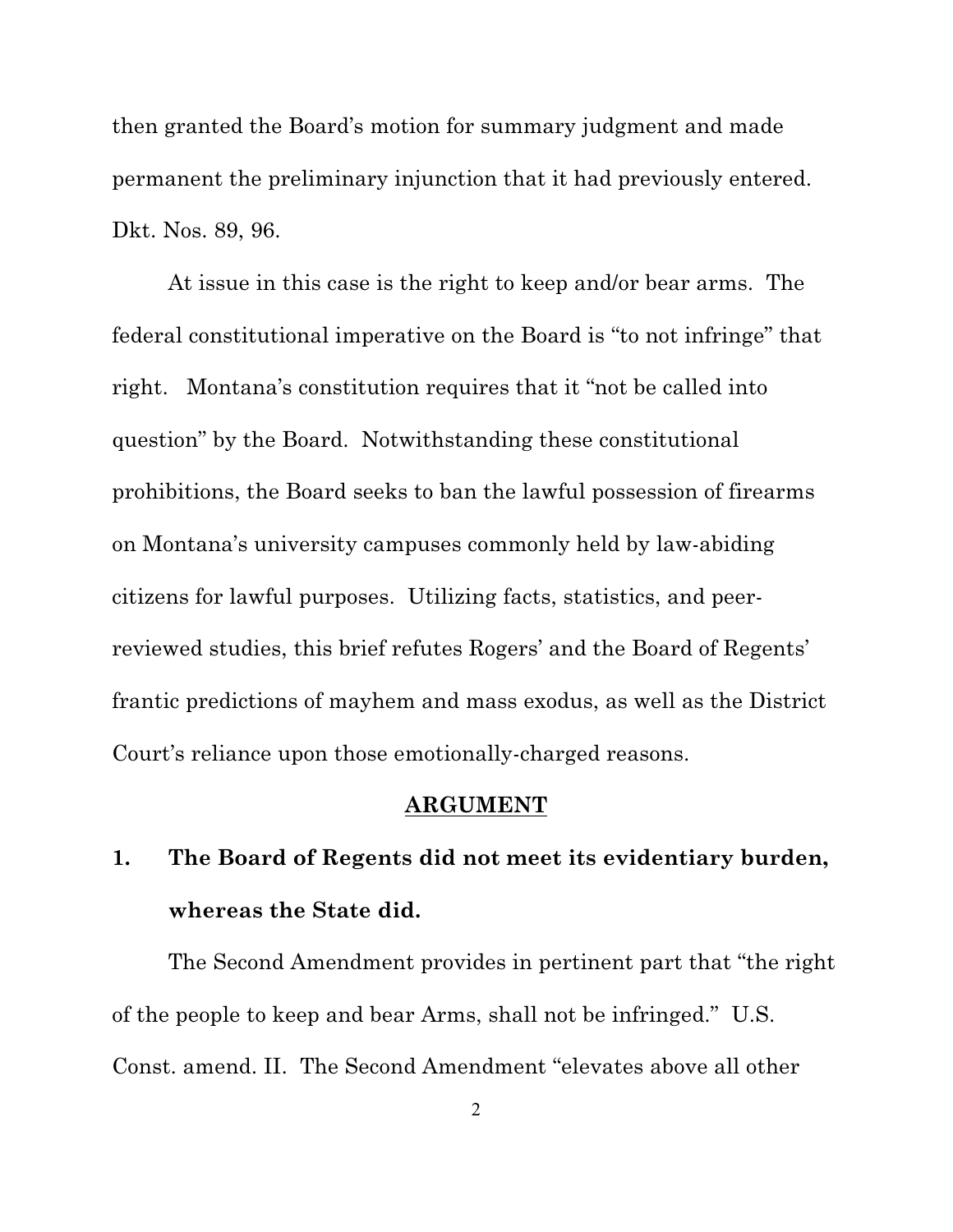interests the right of law-abiding, responsible citizens to use arms in defense of hearth and home." *District of Columbia v. Heller*, 554 U.S. 570, 635, 128 S. Ct. 2783 (2008); see also, *McDonald v. City of Chicago, Ill*., 561 U.S. 742, 767, 130 S. Ct. 3020, 177 L. Ed. 2d 894 (2010) ("[I]n *Heller*, we held that individual self-defense is 'the central component' of the Second Amendment right.") It is clear today, in the year 2022, that individuals have a right to keep and possess dangerous common arms. *Caetano v. Massachusetts*, 577 U.S. 411, 418, 136 S. Ct. 1027, 194 L. Ed. 2d 99 (2016) (Alito, J., and Thomas, J., concurring) (citing *Heller*, 554 U.S., at 627, 636 ("If *Heller* tells us anything, it is that firearms cannot be categorically prohibited just because they are dangerous.")

Montana's Constitution also guarantees "[t]he right of any person to keep or bear arms in defense of his home, person, and property." Art. II, § 12, Mont. Const. The Montana Legislature has further made it appropriate to use force for self-defense, the defense of others, and the defense of property. See generally, Title 45, chapter 3, part 1; § 49- 1-103, MCA.

HB 102 reinforces this right when its stated purpose "is to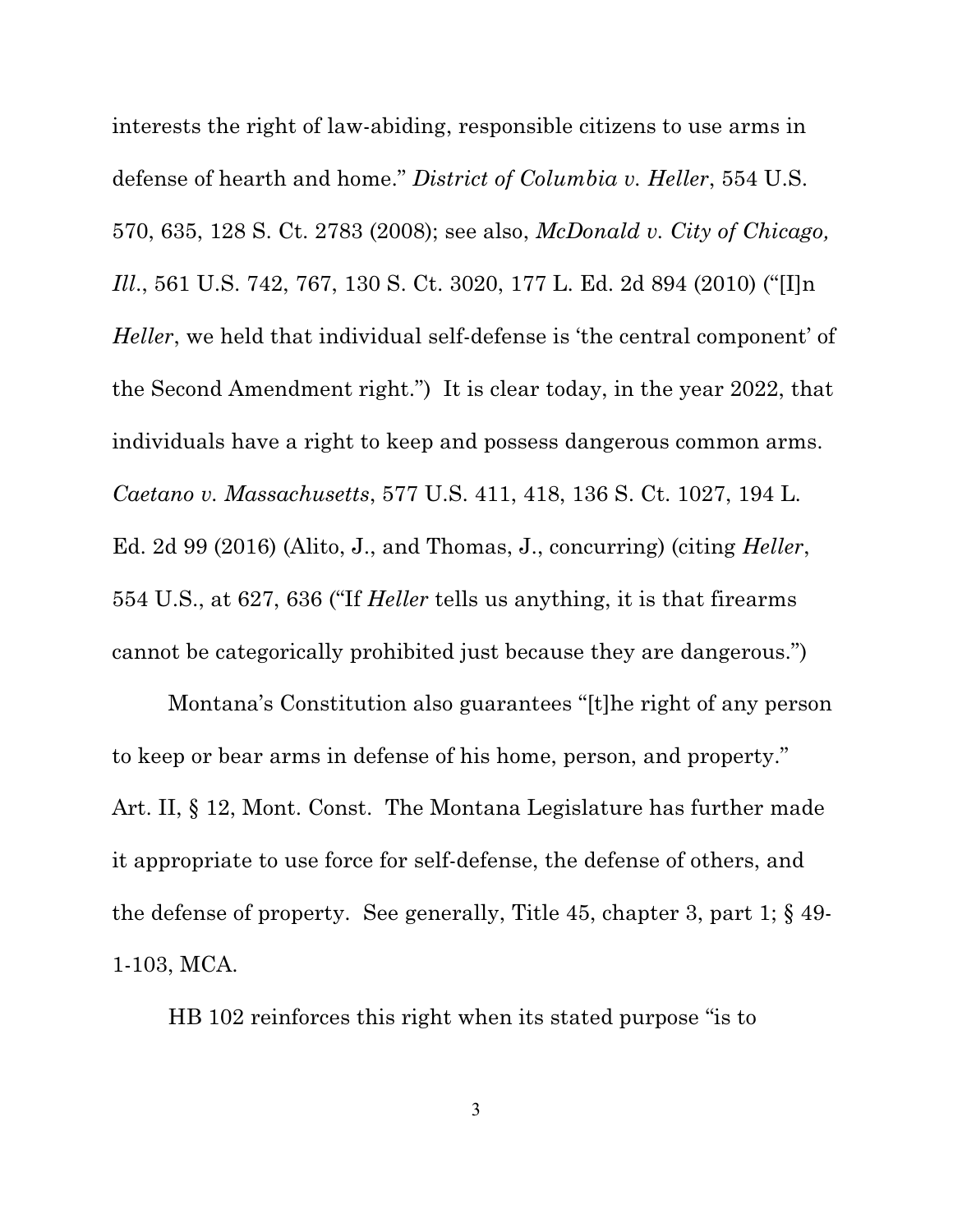enhance the safety of people by expanding their legal ability to provide for their own defense by reducing or eliminating government mandated places where only criminals are armed and where citizens are prevented from exercising their fundamental right to defend themselves and others." HB 102, § 1.

The Board of Regents actively participated in the legislative process resulting in HB 102 and the Legislature's intent is clear and unambiguous. However, the Board of Regents' Policy 1006 prohibits all firearms on MUS campuses except for those carried by police and security officers. But it is not clear why the Board of Regents' Policy 1006 was enacted as there is no rulemaking history in the district court record. As an independent board within the executive branch (*Sheehy v. Commissioner of Political Practices*, 2020 MT 37, ¶ 11, fn. 3, 399 Mont. 26,458 P.3d 309), the Board had the statutory obligation to adopt rules and to keep a record of its rulemaking proceedings. § 20-25-301, MCA; *Sheehy*, 2020 MT 37, ¶ 17. Yet there is no history or findings about the societal dangers of firearm possession on college campuses in the district court record. There are no studies recounted of either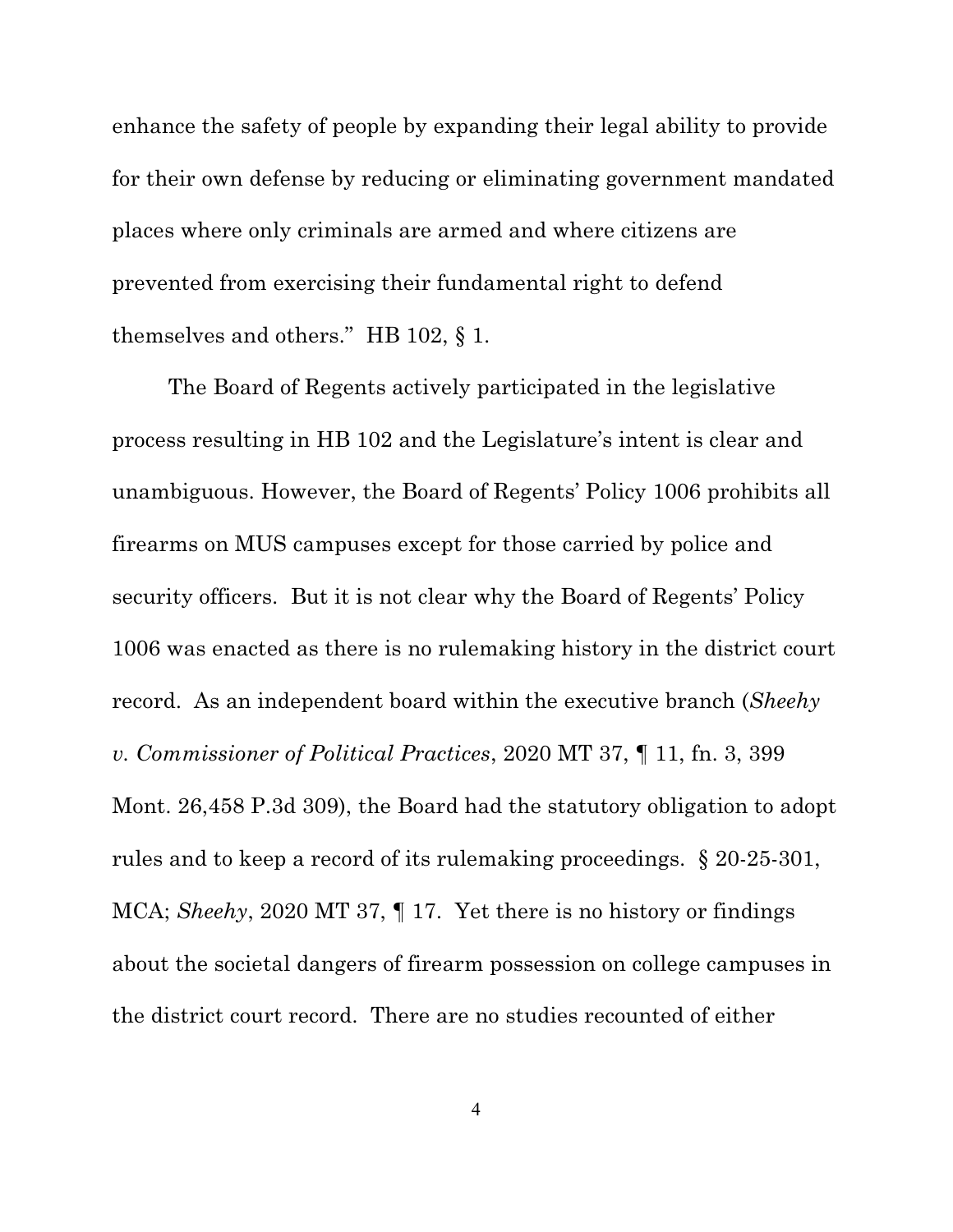criminal or lawful gun usage. There are no firearm experiences of other states or cities recited. There is one public hearing described, but the comments made at the hearing are largely unintelligible. Where there are agency findings, they may assist a court in evaluating the legislative judgment. Here, however, there are none. The record consists only of the unsupported and speculative concerns of students, parents, and campus leaders about HB 102's implementation. There is no data showing that the presence of firearms on campuses, concealed or otherwise, will lead to increased danger, increased suicides, or mass exodus.

The federal constitutional imperative on the Board is "to not infringe" that right. Montana's constitution requires that it "not be called into question" by the Board. It was therefore the Board's burden to prove beyond a reasonable doubt why Policy 1006 may lawfully infringe upon or call into question the rights of countless law-abiding Montanans who quietly desire to possess firearms on Montana's campuses for lawful purposes. *Board of Regents v. Judge*, 168 Mont. 433, 444, 543 P.2d 1323 (1975). The Board did not carry its burden by pointing to data in the proceedings below because no such data exists.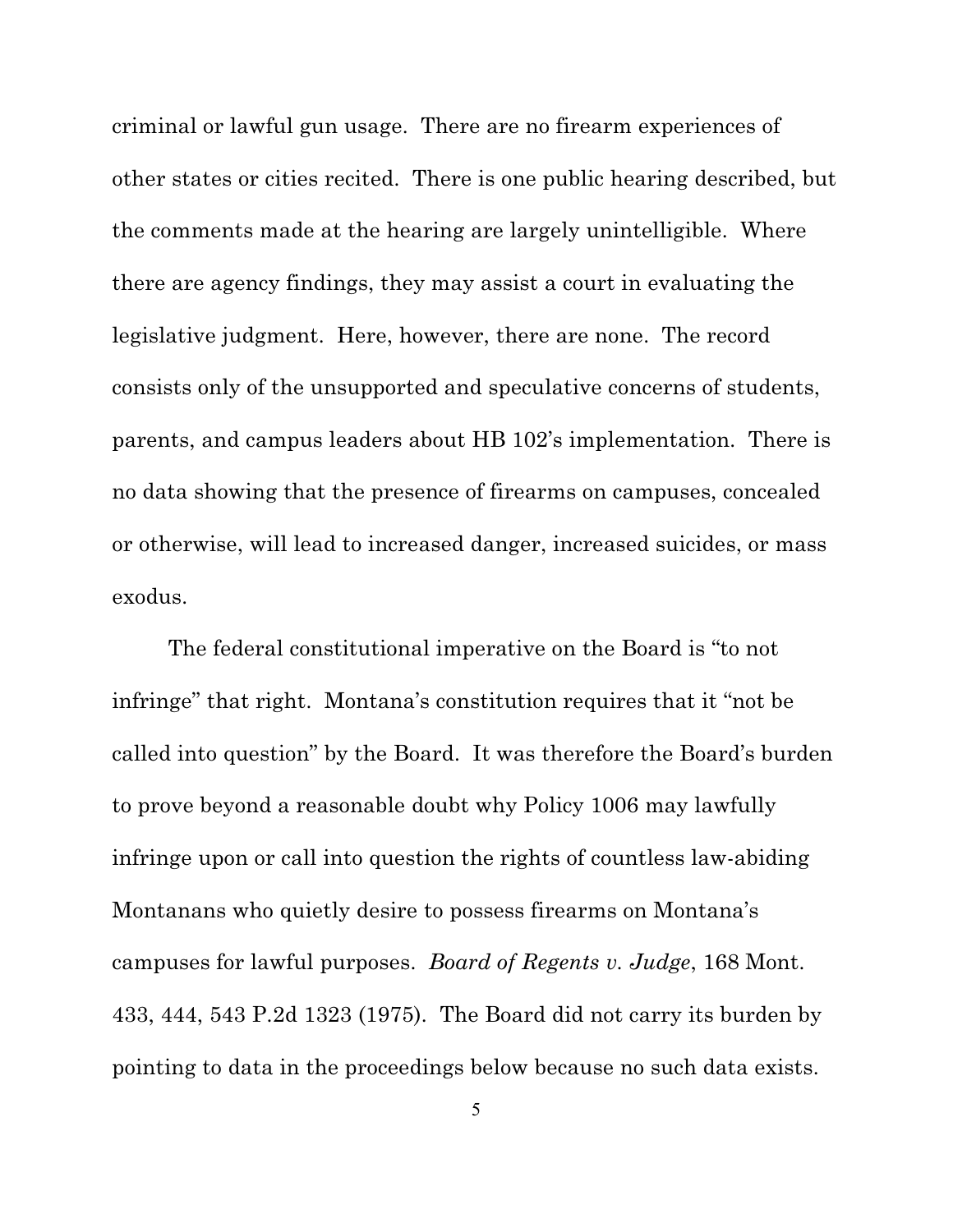On the other hand, there *is* data showing that there are no reported instances where a person lawfully carrying a gun has fired the gun while trying to commit a crime or threatening someone else and it was provided to the District Court. <sup>1</sup> See, App. 1; HB 102: Hearing Before the Senate Judiciary Committee, 67th Leg. (2021) (Statement of Rep. Seth Berglee); Dkt. 64, pp. 4-6.

On its face Policy 1006 is simply not concerned with maintaining room for a citizen's constitutional right to keep and/or bear arms as a means of self-defense since the policy says nothing about self-defense. Nor did the state or federal right to keep and/or bear arms appear to have been any part of its consideration. And if it did, that evidence is not in the record. It reasonably follows then that the only reason for its enactment was a nervous response to reports of gun violence perpetrated by criminals.

 $\frac{1}{2}$ 

 $\frac{1}{2}$ 

<sup>&</sup>lt;sup>1</sup> See, https://crimeresearch.org/2021/06/what-is-the-danger-toallowing-concealedhandguns-on-university-property-shootings-bypermit-holders-from-2012-to-now/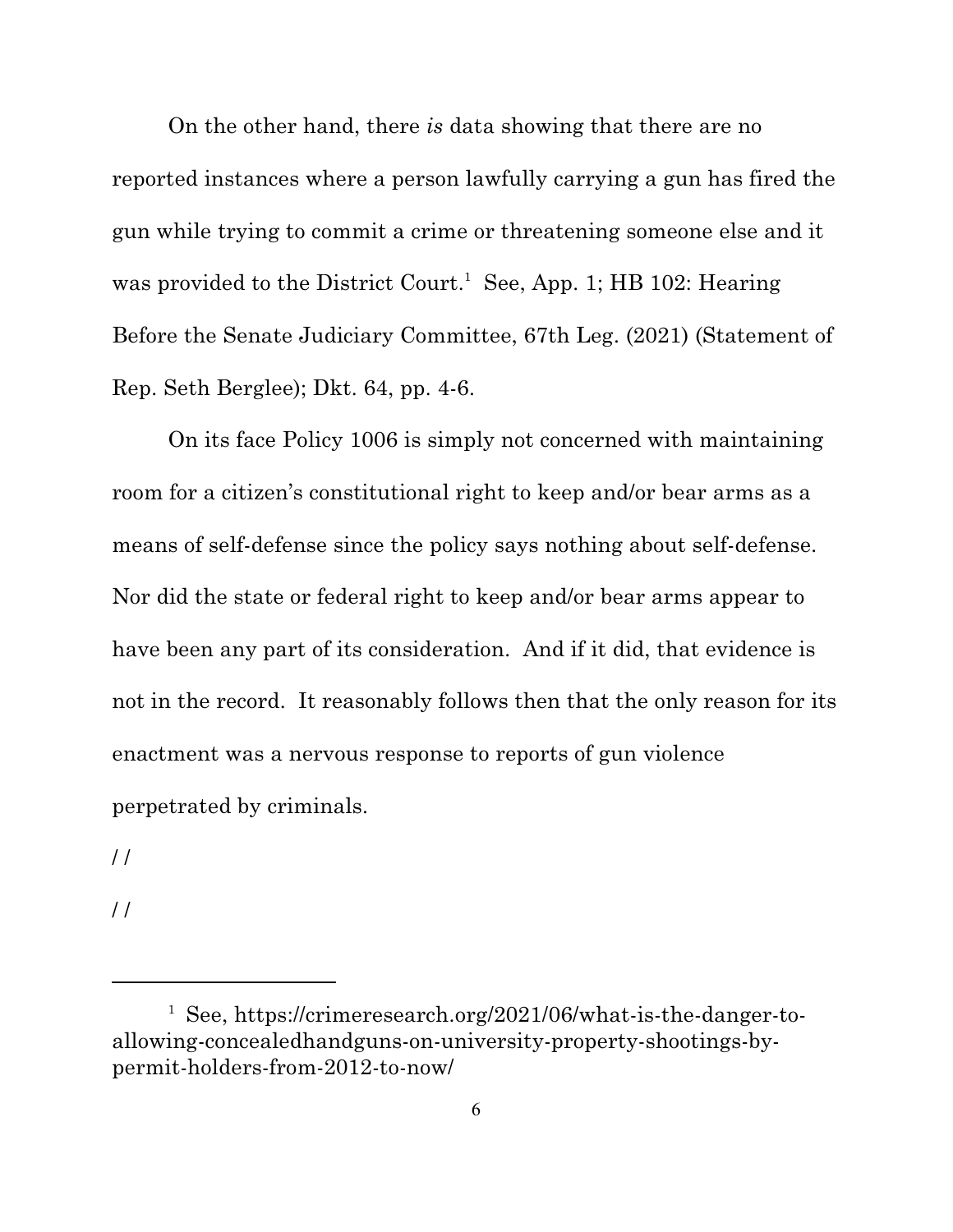**2. The studies and statistics.**

# **a. The vast majority of firearms are possessed by law-abiding citizens who use their firearms only for lawful purposes.**

The news media today is awash with emotionally-charged stories of gun violence unlawfully committed by criminals. Proponents of gun control are particularly vocal after a story of illegal gun violence somewhere in the country appears in the media. That appears to be the underlying basis for Brianne Rogers' declaration, as well as the comments made in the BOR Listening Session Transcript attached to her declaration. Significantly, none of the statements are under oath and much of the transcript is garbled and unintelligible. The statements do not support the Board of Regents' concern nor the District Court's finding of unconstitutionality beyond a reasonable doubt in this case in any event. There is simply little to no evidence regarding the Board's intent behind Policy 1006. In contrast, there is sufficient proof of the Legislature's intent behind the passage of HB 102, i.e., the possession of firearms by law-abiding citizens for lawful purposes like self-defense.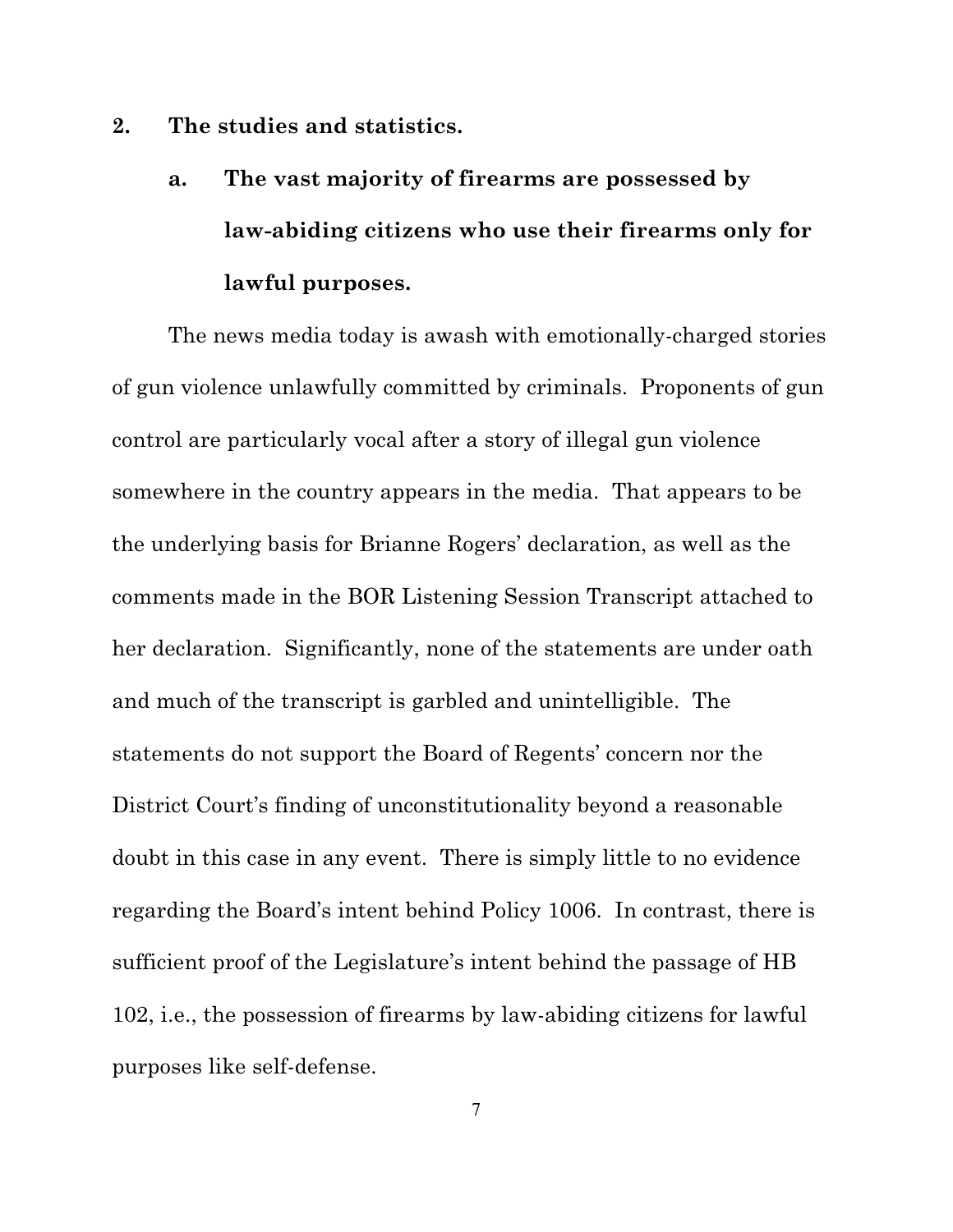Firearms are extremely popular in America, particularly in Montana. They are legal to build, buy, and own under federal law and the laws of forty-five states. They are quietly owned by millions of law-abiding American citizens for lawful purposes ranging from home defense to sporting competitions.

In April 2020, the RAND Corporation published a long-term study tracking gun ownership in all 50 states, from 1980 to 2016. They combined survey-based estimates with other data indicative of gun ownership — shooting death records, gun-related magazine subscriptions, background check submissions and more — to determine the percentage of adults in each state who live in a household with at least one gun. According to the study, 66.3% of adults living in Montana live in homes with guns. Montana is the highest-ranking state in the study. <sup>2</sup> See, App. 2, pp. 21 and 46. Based on the lack of evidence in the proceedings below, it is reasonable to infer from these statistics that the vast majority of the 66.3 percent of Montana adults referred to in the study are law-abiding citizens who use their firearms

<sup>2</sup> See, https://www.rand.org/research/gun-policy/gun-ownership. html.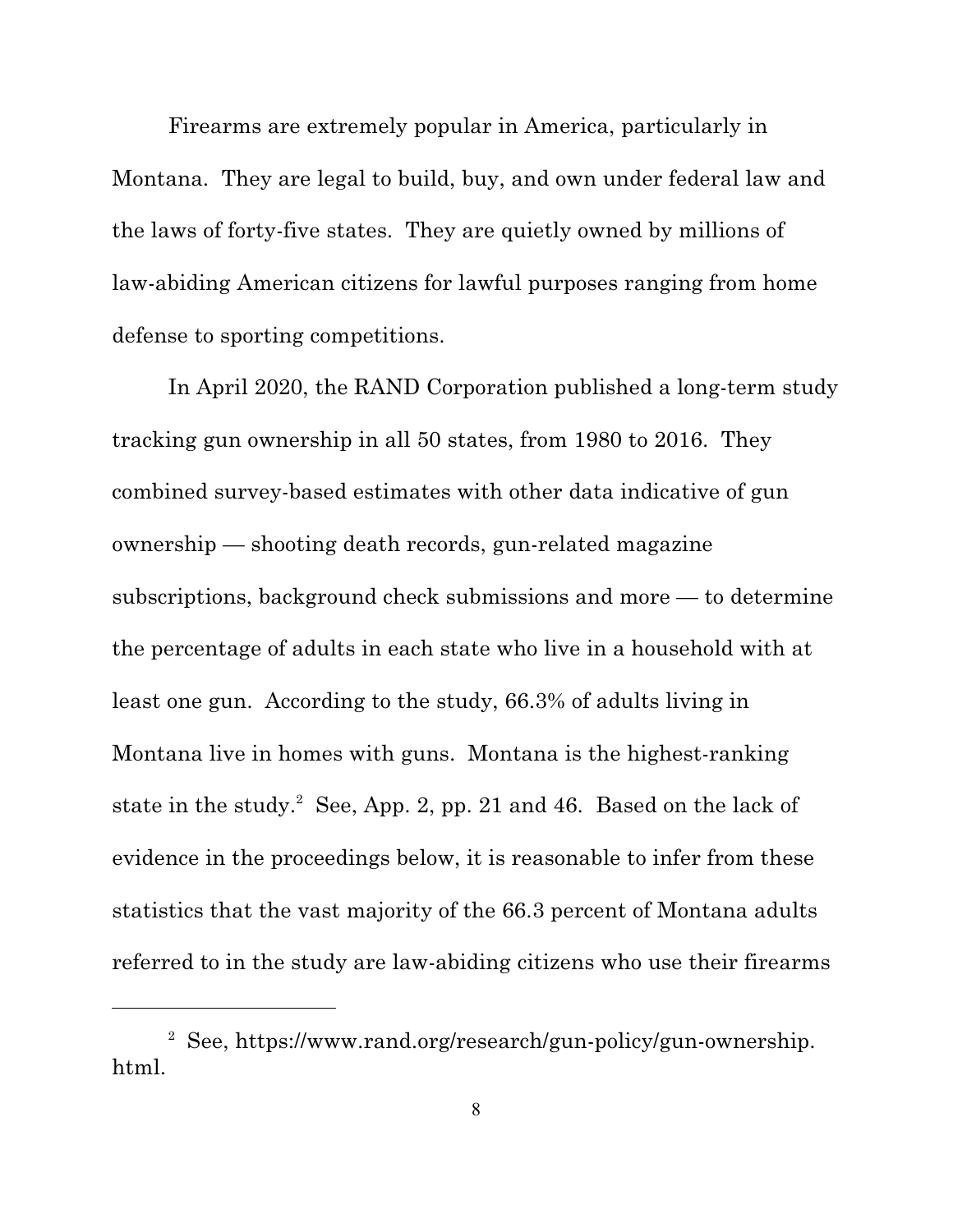only for lawful purposes.

# **b. One is more likely to be killed by an attack by knife, hands, feet, or other weapon, than by a firearm.**

Federal Bureau of Investigation murder statistics also show that killing by an attack with a knife, fists, feet, or other weapon is far more common than murder by any kind of rifle or shotgun. In Montana, murder by knife occurs four times more often than murder by rifle or shotgun. For example, according to F.B.I. statistics for 2019, Montana saw four people murdered with a knife, while only one person was killed with some type of rifle or shotgun. A Montanan is three times more likely to be murdered by an attacker's bare hands, fists, or feet, than by his rifle. A Montanan is just as likely to be murdered by an assailant's knife, bare hands, fists, or feet, or other weapon, as by a handgun.<sup>3</sup> In 2018, the statistics show that homicide by handgun was even less, as Montana saw nine murders by some type of handgun, whereas seventeen murders occurred by knives, other weapons, and

<sup>3</sup> See, https://ucr.fbi.gov/crime-in-the-u.s/2019/crime-in-the-u.s.- 2019/topic-pages/tables/table-20.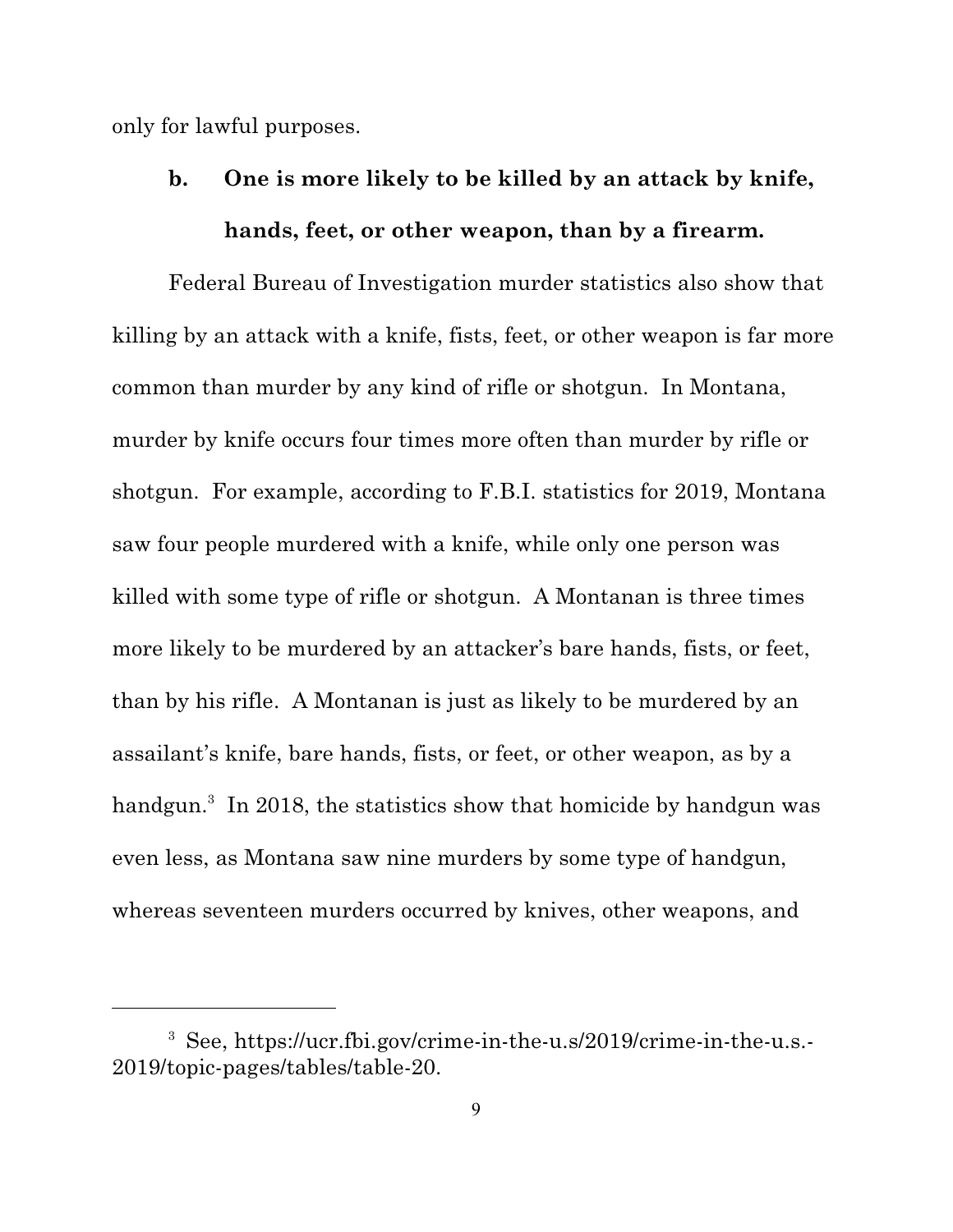bare hands, fists, or feet. <sup>4</sup> The same pattern can be observed across the nation.<sup>5</sup>

### **c. The need for self-defense is not hypothetical.**

Between 2017 and 2019 there were reported a combined 49 rapes, 4 robberies, and 20 aggravated assaults on the campuses of the Montana State University-Bozeman and University of Montana-Missoula.<sup>6</sup> See, Dkt. 64; App. 3. And these were only the incidents the universities self-reported. One of these incidents involved an individual who assaulted two separate parties hiking near the University of Montana's campus in the middle of the afternoon. See, Dkt. 13, pp. 2-3. The attacker was known to Missoula Probation and Parole, Missoula Police Department, Missoula mental health professionals, and university police, yet none of these entities were able to prevent the attacks. *Id*., p. 5.

<sup>4</sup> See, https://ucr.fbi.gov/crime-in-the-u.s/2018/crime-in-the-u.s.- 2018/tables/table-20.

<sup>&</sup>lt;sup>5</sup> See, https://ucr.fbi.gov/crime-in-the-u.s/2018/crime-in-the-u.s.-2018/tables/table-20.

<sup>6</sup> See, Campus Safety and Security, U.S. Dep't of Educ.; https://ope.ed.gov/campussafety/#/institution/details (compiling data reported by individual universities).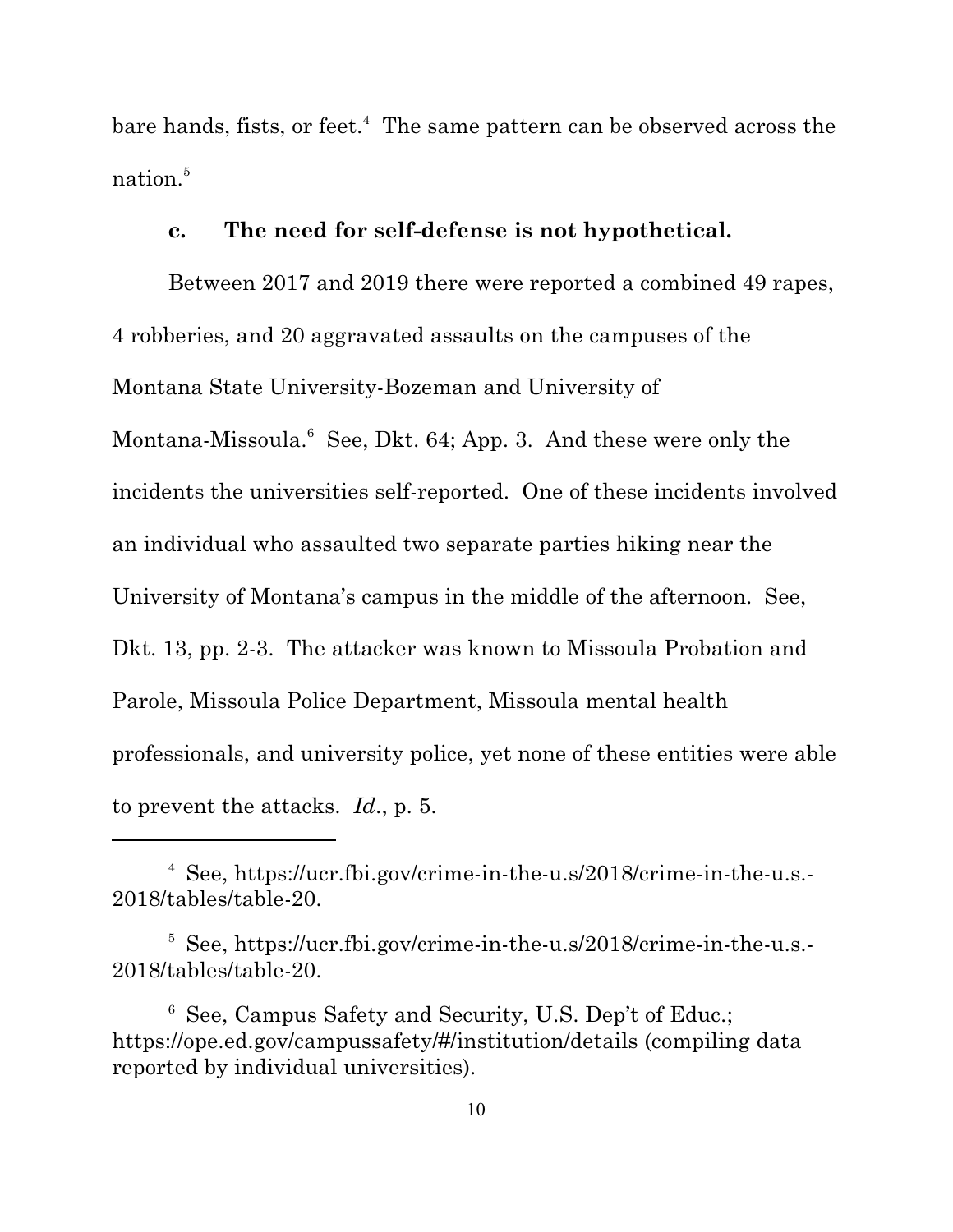According to the United States Department of Justice, it is estimated that 3,700,000 burglaries occur each year in the United States.<sup>7</sup> See, App. 5. A household member is present during approximately 1,000,000 of those burglaries. Of the 1,000,000 household members present in their homes when burglars enter, approximately 266,560 end up victims of violent crime. Seventy-seven hundred women are raped in their own homes. Each of the 1,000,000 burglaries each year where a household member is present is a potential circumstance for defensive gun use.

A firearm is surely a powerful psychological criminal deterrent. Simply brandishing such a weapon may cause an intruder or aggressor to flee precisely because it appears to be dangerous. *Cf*., § 45-3-111, MCA ("any person may openly carry a weapon and may communicate to another person the fact that the person has a weapon. . . . If a person reasonably believes that the person or another person is threatened with bodily harm, the person may warn or threaten the use of force, including deadly force, against the aggressor, including drawing or

<sup>7</sup> See, U.S. Department of Justice, Bureau of Justice Statistics, *Victimization During Household Burglary* (Sept. 2010), at 1 & 9.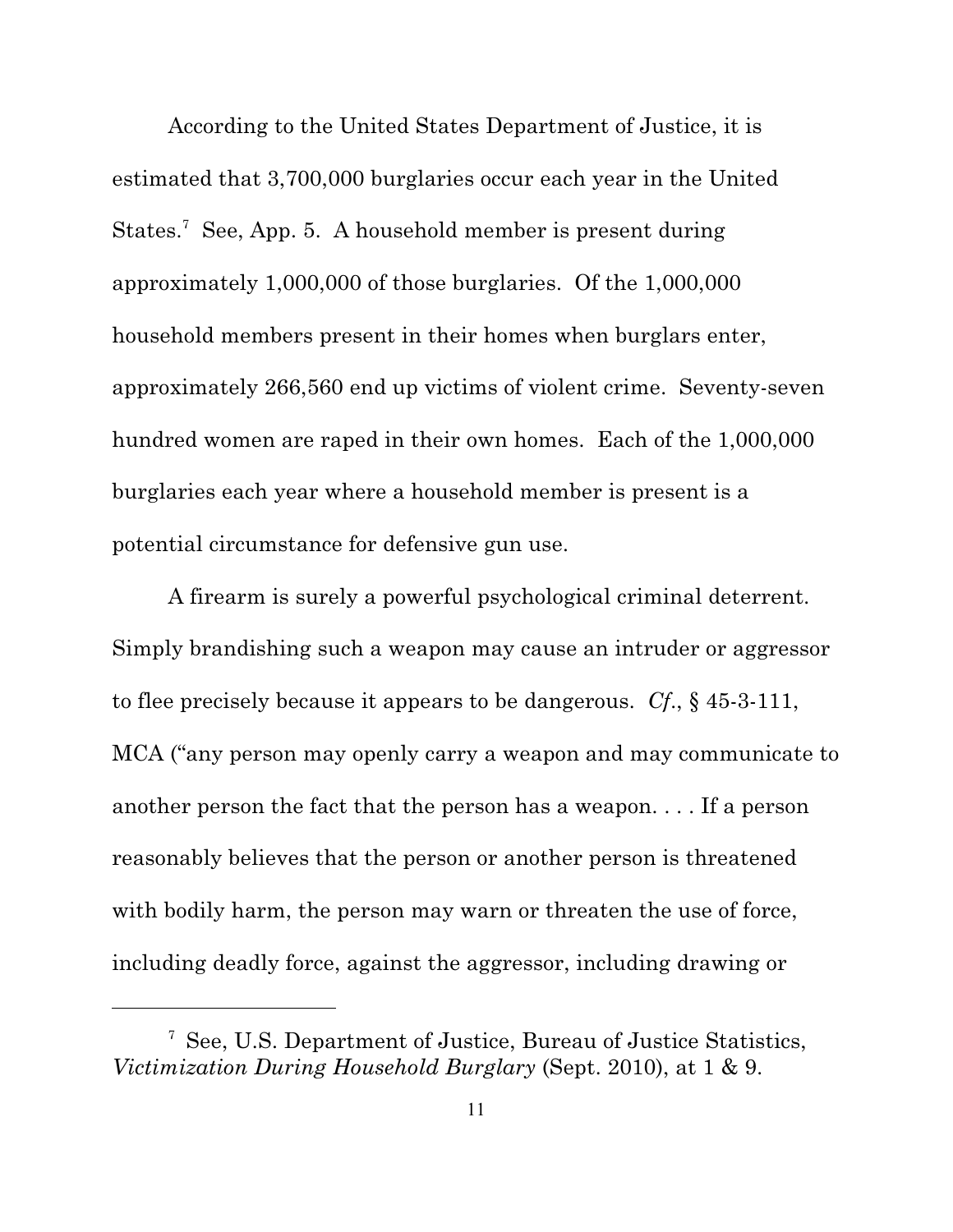presenting a weapon.") For some citizens, a firearm is their first choice to prepare for self-defense when this year's 3,700,000 burglaries take place. For the future 266,560 new victims of violent crime during a home burglary this year and the future 49 rapes, 4 robberies, and 20 aggravated assaults that could happen on Montana campuses in the next two or three years, a firearm may be the thing they regret not having. Indeed, a policy that prohibits seat belts or smoke detectors on Montana's campuses would impose a minimal burden much of the time. One could drive 100,000 miles around the campuses of Montana's universities without ever needing seat belts. But when the unexpected collision occurs, seat belts are extremely necessary. One could live 100 years in a dorm without needing a fire alarm, but when fire starts in the middle of the night, a fire alarm is really important. A person may not need to use a firearm to defend herself in the average situation. Yet, sometimes a firearm is needed. That is when the burden on the core right of self-defense on Montana's university campuses becomes extraordinarily severe.

### **d. There is no increased gun violence.**

No state has seen a resulting increase in gun violence as a result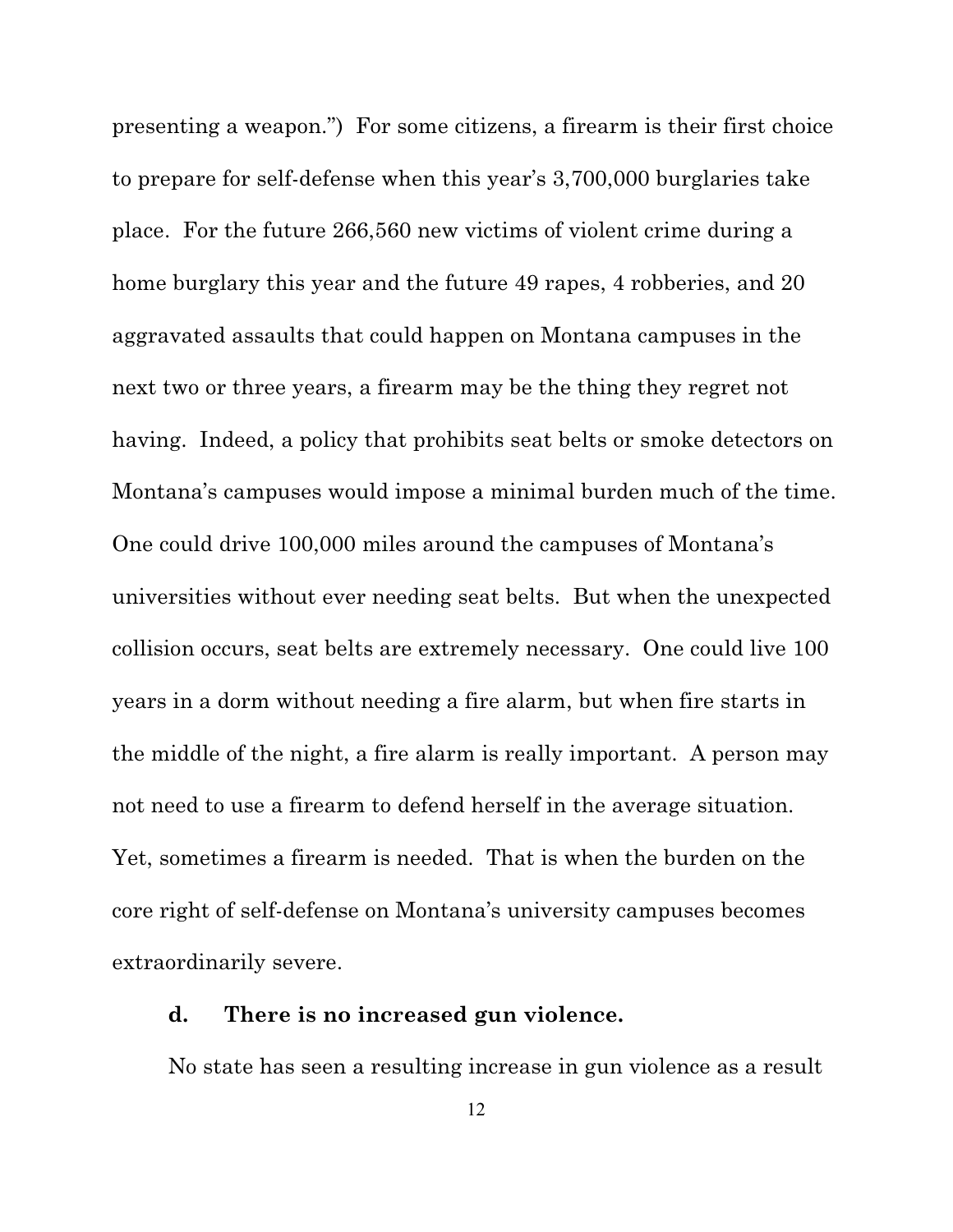of legalizing concealed carry (all 50 states now allow some form of concealed carry),<sup>8</sup> despite the fact that licensed citizens regularly carry concealed handguns in places like office buildings, movie theaters, grocery stores, shopping malls, restaurants, churches, and banks. Virtually every peer-reviewed study on the subject, including studies by the National Academy of Sciences and the Crime Prevention Research Center, has concluded that there is no evidence that licensed concealed carry leads to an increase in either violent crime or gun deaths.<sup>9</sup> Apps. 9 and 10.

Utah is a state in which concealed carry is permitted on campuses, yet it has never reported a problem where a student committed a violation or had to be stripped of a concealed permit. See, HB 102: Hearing Before the Senate Judiciary Committee, 67th Leg. (2021) (Statement of Rep. Seth Berglee). From 2012 to May 2021, on

<sup>8</sup> See, App. 4.

<sup>9</sup> *Firearms and Violence: A Critical Review*, National Research Council/National Academy of Sciences, 2005, p. 2; see also, Lott, John R. and Wang, Rujun, *Concealed Carry Permit Holders Across the United States: 2021* (October 6, 2021). Available at SSRN: https://ssrn.com/ abstract=3937627 or http://dx.doi.org/10.2139/ssrn.3937627.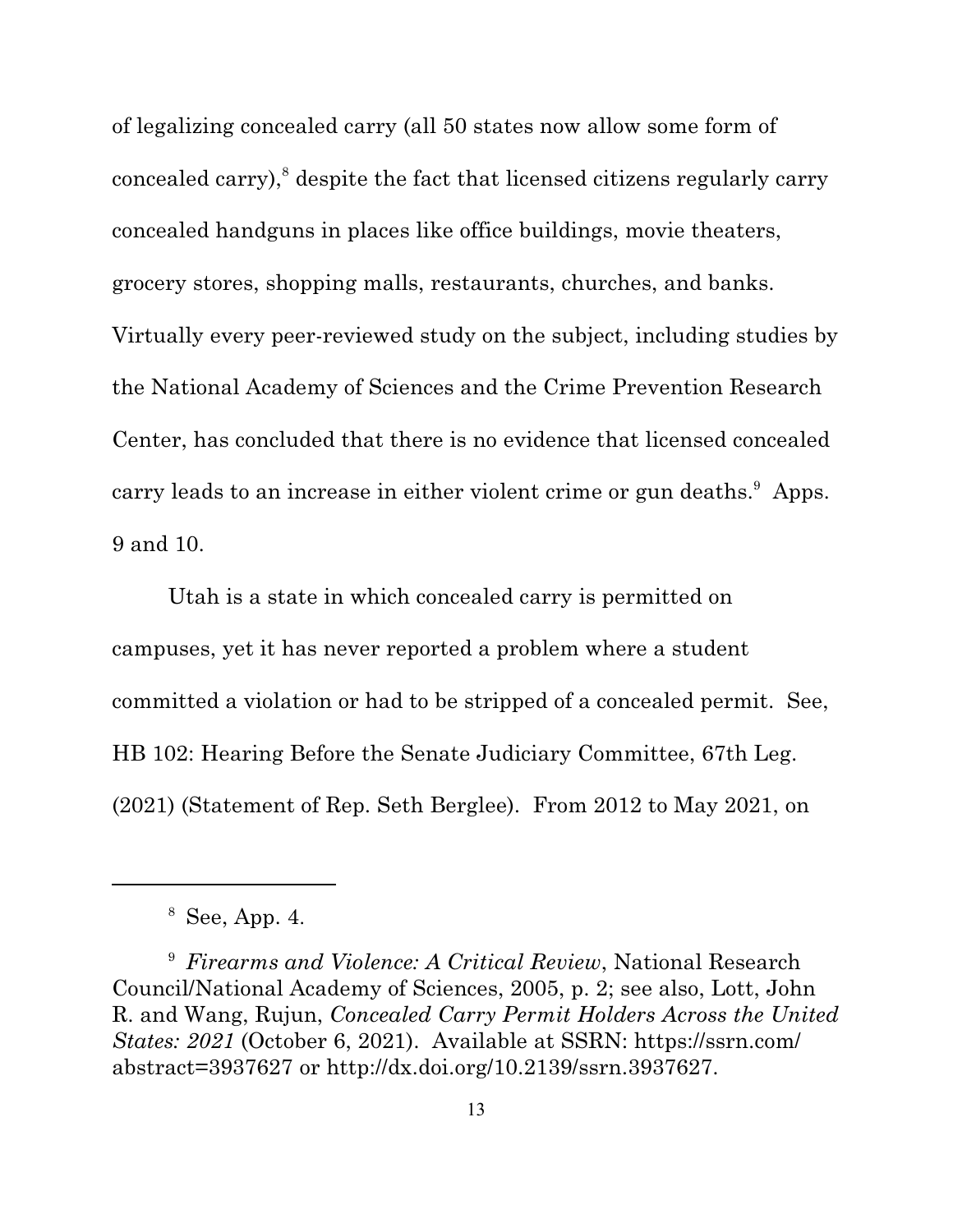college campuses across the country that allow the permitted carry of firearms, there were only forty-six cases where someone fired a gun. App. 1, p. 2. And only seven of those involved individuals with concealed handgun permits. *Id*.; Dkt. 64, pp. 4-6.

Professors Duwe, Kovandzic and Moody found "at best, weak evidence that [right-to-carry] laws increase or decrease the number of mass public shootings." App. 6, p. 290.

Professor Mark Gius reports that states with restrictions on the carrying of concealed weapons had higher gun-related murder rates than other states. Assault weapons bans did not significantly affect murder rates at the state level. These results suggest that restrictive concealed weapons laws may cause an increase in gun-related murders at the state level. App. 7, p. 265.

Statistics show that three-quarters of all suicides occur at home.<sup>10</sup> Because most college students over the age of twenty-one (the minimum age to obtain a concealed handgun license in most states) live off campus, allowing concealed carry on college campuses would have

<sup>10</sup> See, https://www.hsph.harvard.edu/means-matter/basicsuicide-facts/where/.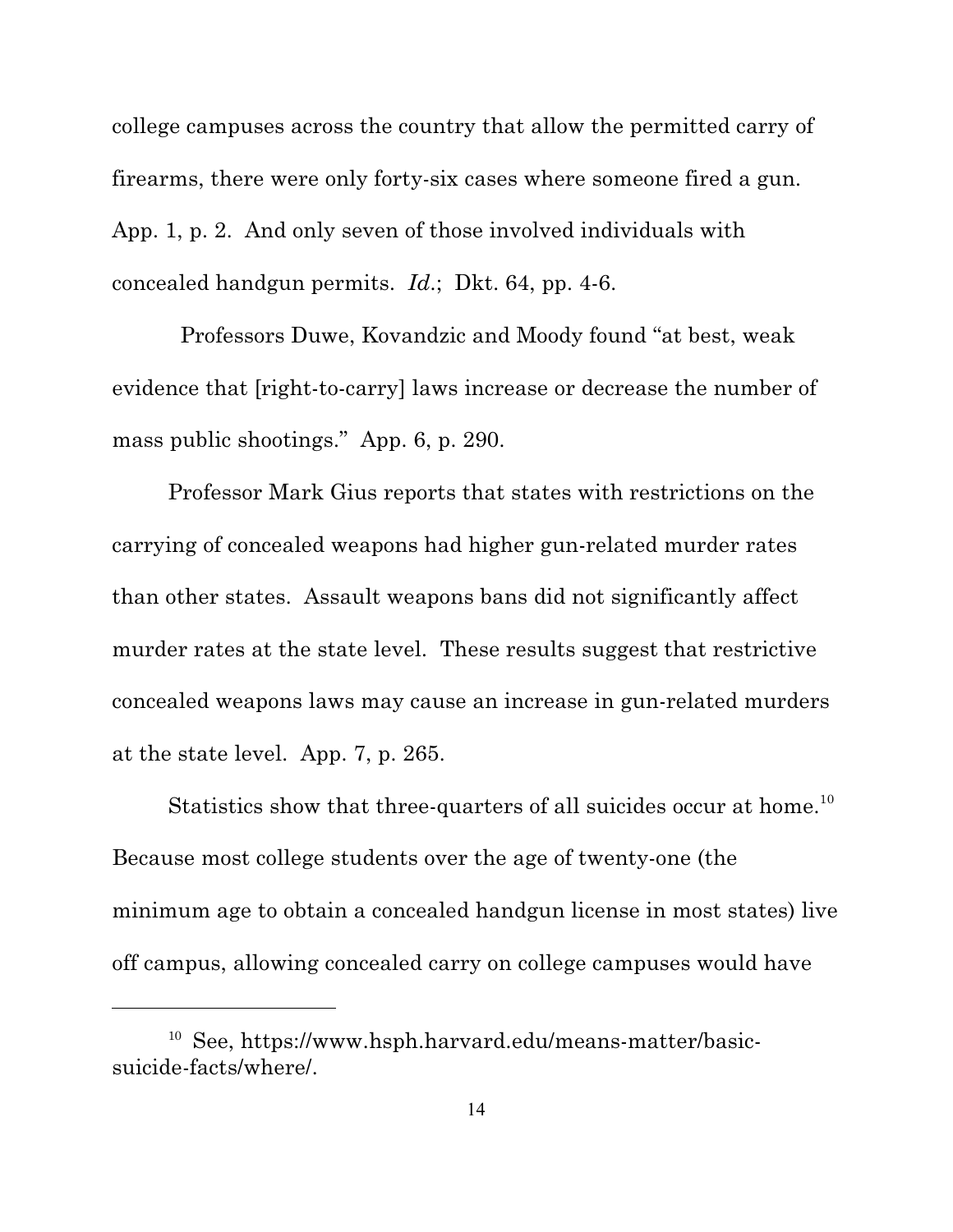very little impact on the ability of college students to possess firearms in their homes and, therefore, little to no impact on the overall number of suicides by college students.

# **e. A ban on firearms possession would not stop illegal gun violence.**

In 1989, California's Legislature predicted an assault weapons ban would eliminate or reduce mass shootings. It did not turn out that way since mass shootings with assault weapons continued to occur at the same average rate as before the ban. Congress's 1994 national assault weapon ban also did not work. Congress passed the 1994 assault weapon ban with a ten-year sunset provision and allowed the ban to lapse on its own in 2004. Of course, that did not stop illegal gun violence, and neither will Policy 1006. It will only prevent rape and aggravated assault victims on Montana's university campuses from defending themselves.

# **f. There will be no mass exodus away from Montana Universities.**

Brianne Rogers and the Board also complained that parents would not have students attend universities where concealed carried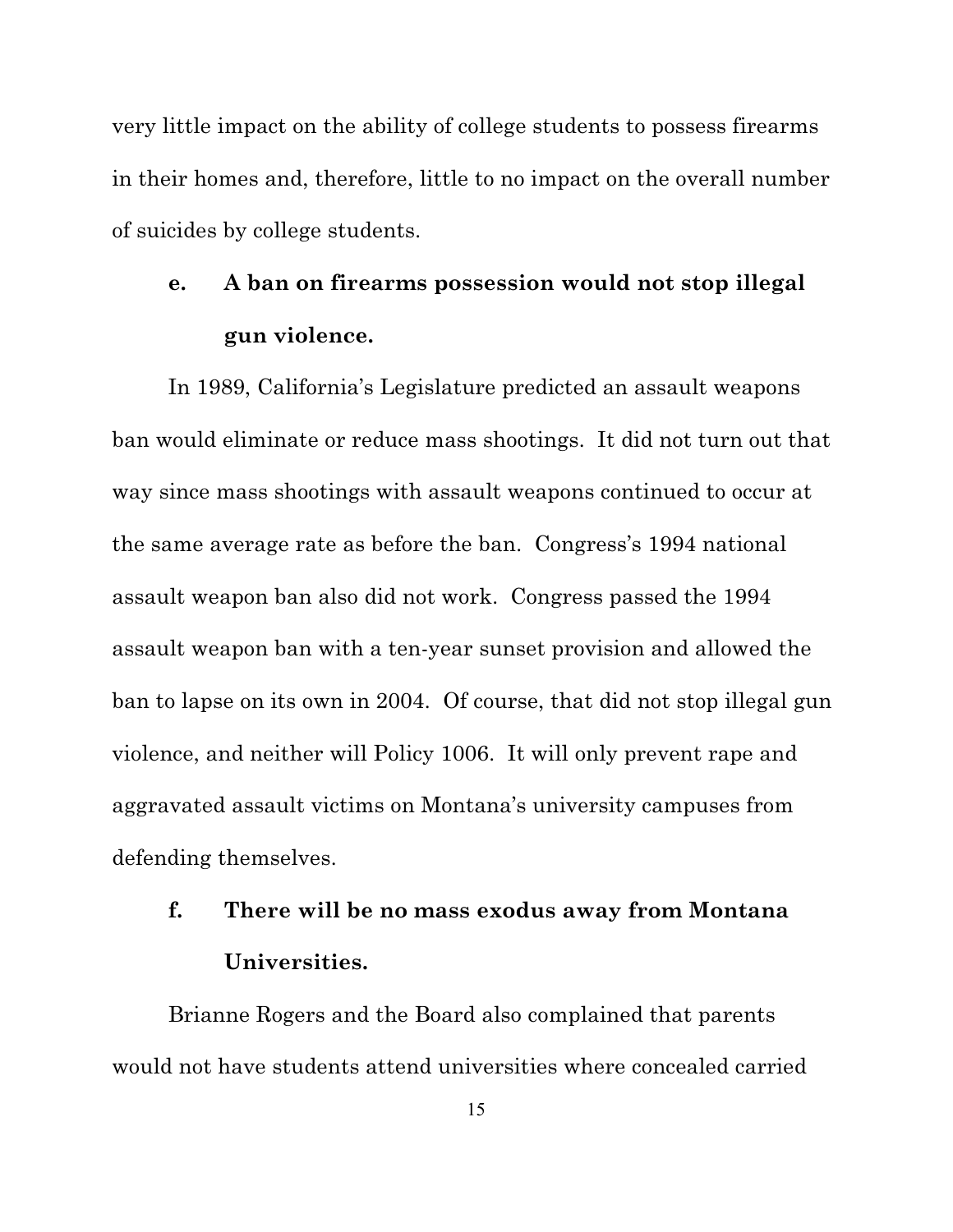guns were allowed, and HB 102 would impact enrollment, student recruitment, and recruitment and retention of staff and faculty. The Board asserts this will cause significant loss in tuition. Dkt. 6, ¶¶ 18, 19; Dkt. 82, pp. 11-12. But despite the passage of HB 102, enrollment within the university system is up. See, App. 8; Dkt. 87, p. 12 fn.  $5.^{11}$ The record is completely devoid of evidence to the contrary.

### **CONCLUSION**

In short, the Board presented little to no evidence of the intent behind Policy 1006, much less any evidence that a ban on open and concealed weapons carry on Montana universities would increase safety and decrease crime. Based upon the arguments and authority cited herein, the District Court's order granting summary judgment for the Board should be reversed. The matter should be remanded to the District Court for further proceedings.

 $11$  See, e.g., Editorial: MSU enrollments records a boon for Bozeman, Bozeman Daily Chronicle (Oct. 3, 2021); University of Montana seeing enrollment increase for the first time in a decade, KULR8.com (Sept. 28, 2021); Liz Weber, Montana State University's fall freshman enrollment breaks record, Bozeman Daily Chronicle (Sept. 23, 2021); Liz Weber, Montana State enrollment dips, but still fifth highest on record, Bozeman Daily Chronicle (Sept. 15, 2021).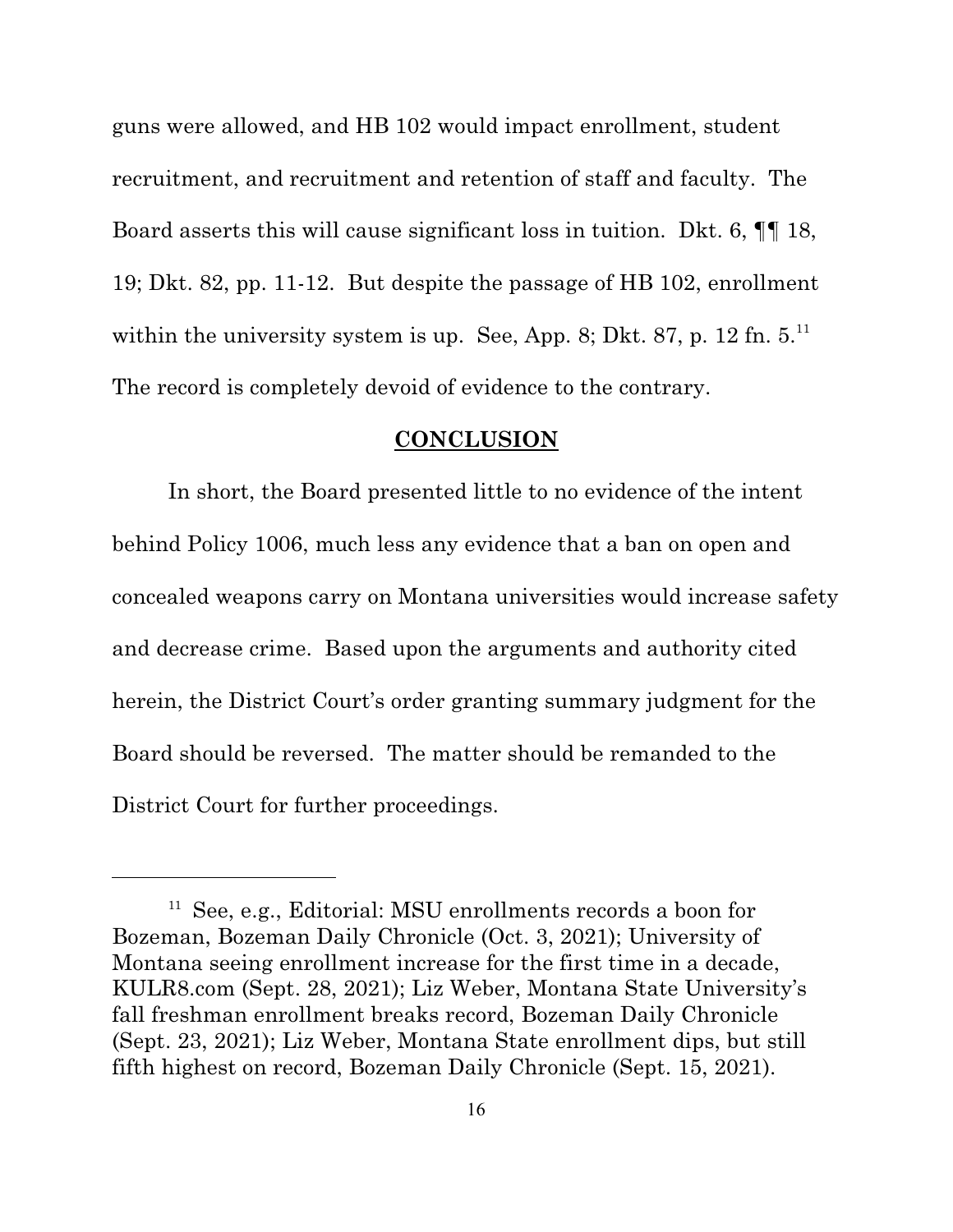DATED this 17<sup>th</sup> day of February, 2022.

By: s/ Palmer Hoovestal

Palmer Hoovestal Attorney for Amicus Curiae Western Montana Fish & Game Association, Inc.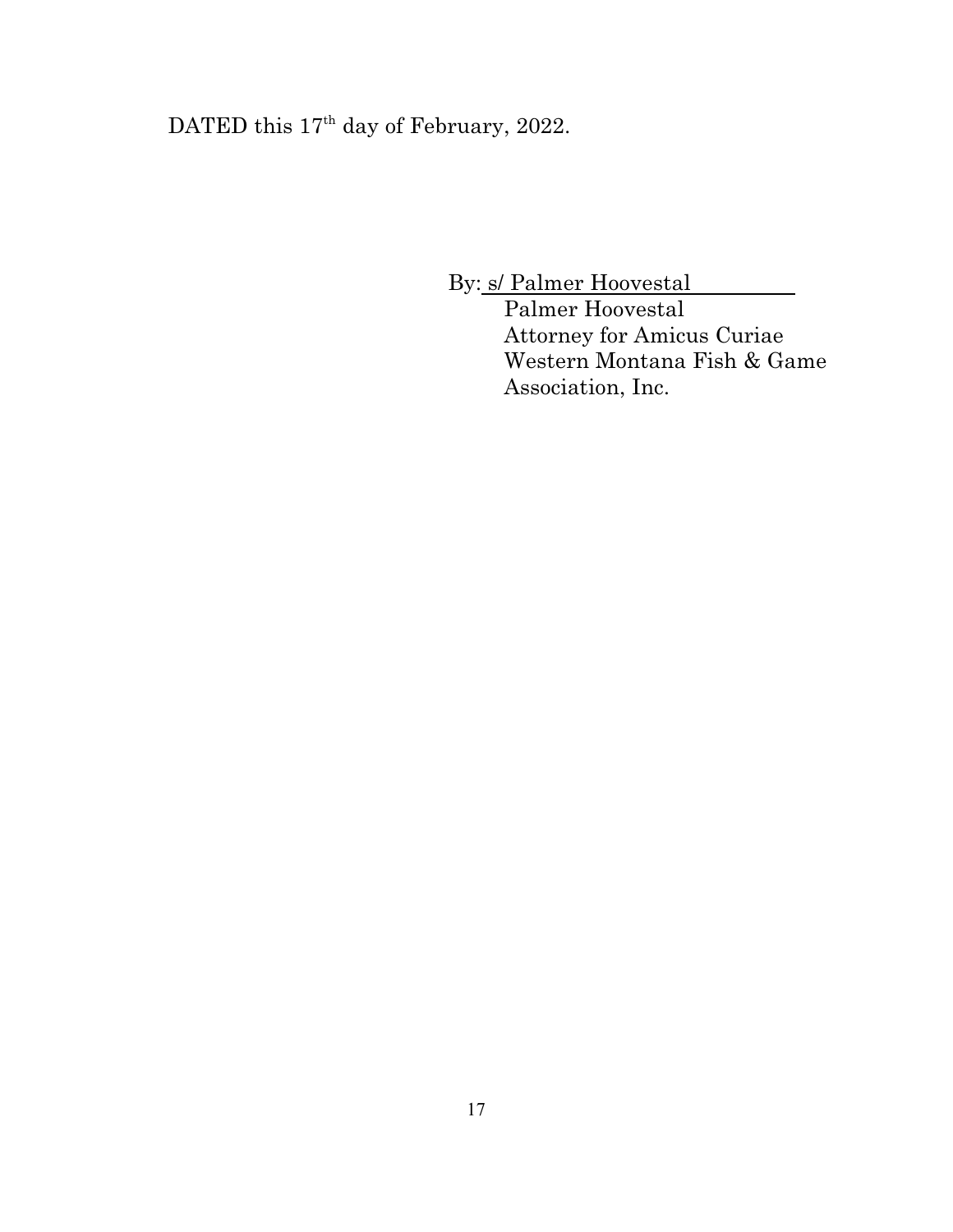### **CERTIFICATE OF COMPLIANCE**

Pursuant to Rule 27 of the Montana Rules of Appellate Procedure, I certify that this amicus brief is printed with a proportionately spaced Century Schoolbook text typeface of 14 points; is double-spaced except for footnotes and for quoted and indented material; and the word count calculated by WordPerfect is 2,999 and not averaging more than 280 words per page, excluding caption, table of contents, table of authorities, and certificate of compliance.

DATED this 17<sup>th</sup> day of February, 2022.

By: s/ Palmer Hoovestal

Palmer A. Hoovestal, Esq. Hoovestal Law Firm, PLLC 608 Lincoln Rd. West Helena, MT 59602 P.O. Box 747 Helena, MT 59624-0747 Tel. (406) 457-0970 Fax (406) 457-0475 palmer@hoovestal-law.com Attorney for Amicus Curiae Western Montana Fish & Game Association, Inc.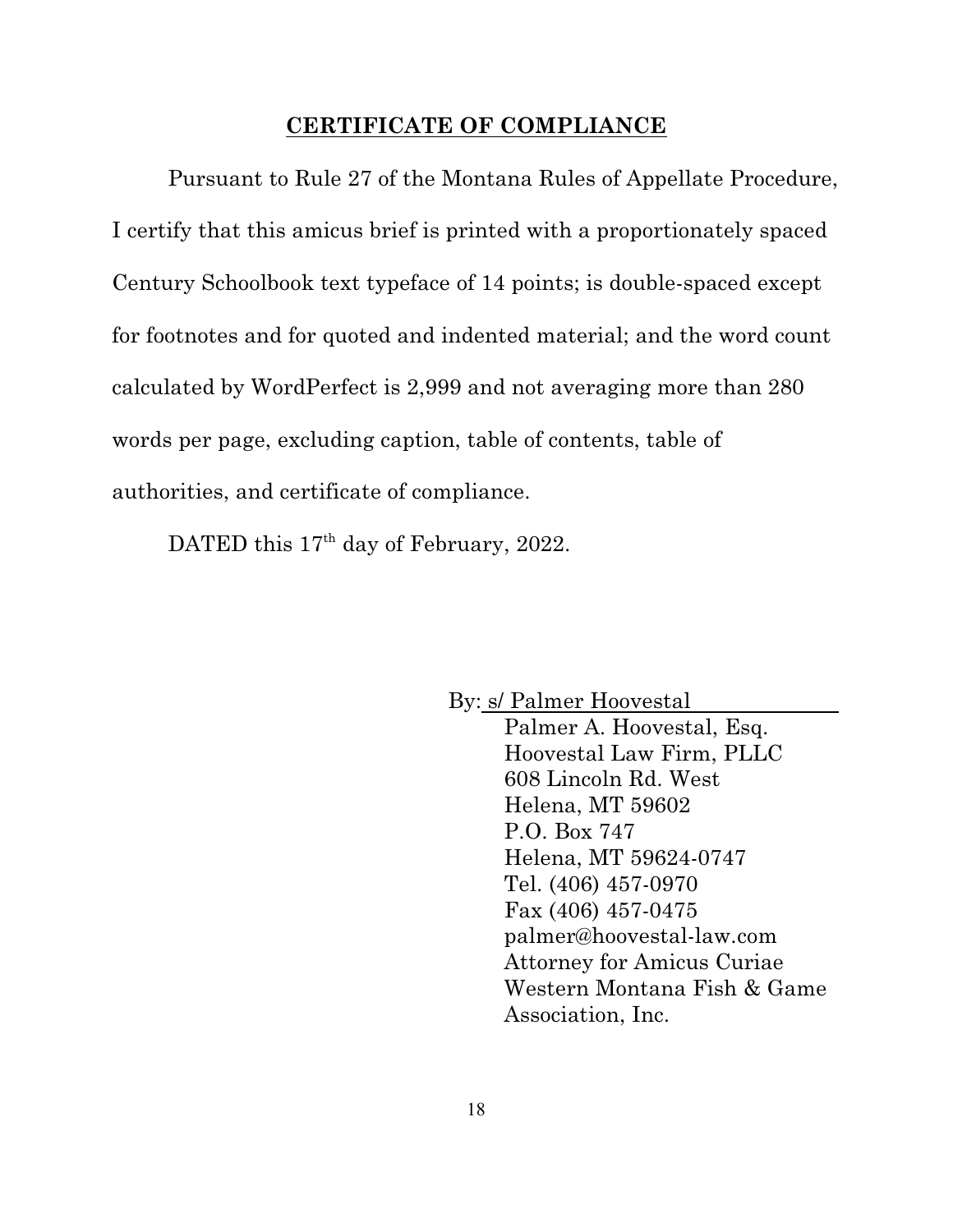#### **CERTIFICATE OF SERVICE**

I, Palmer A. Hoovestal, hereby certify that I have served true and accurate copies of the foregoing Brief - Amicus to the following on 02-18-2022:

Martha Sheehy (Attorney) P.O. Box 584 Billings MT 59103 Representing: Montana Board of Regents of Higher Education Service Method: eService

Emily Jayne Cross (Attorney) 401 North 31st Street Suite 1500 P.O. Box 639 Billings MT 59103-0639 Representing: Montana Board of Regents of Higher Education Service Method: eService

Brianne McClafferty (Attorney) 401 North 31st Street, Suite 1500 P. O. Box 639 Billings MT 59103-0639 Representing: Montana Board of Regents of Higher Education Service Method: eService

Kyle Anne Gray (Attorney) P.O. Box 639 Billings MT 59103 Representing: Montana Board of Regents of Higher Education Service Method: eService

Kathleen Lynn Smithgall (Govt Attorney) 215 N. Sanders St. Helena MT 59601 Representing: State of Montana Service Method: eService

David M.S. Dewhirst (Govt Attorney) 215 N Sanders Helena MT 59601